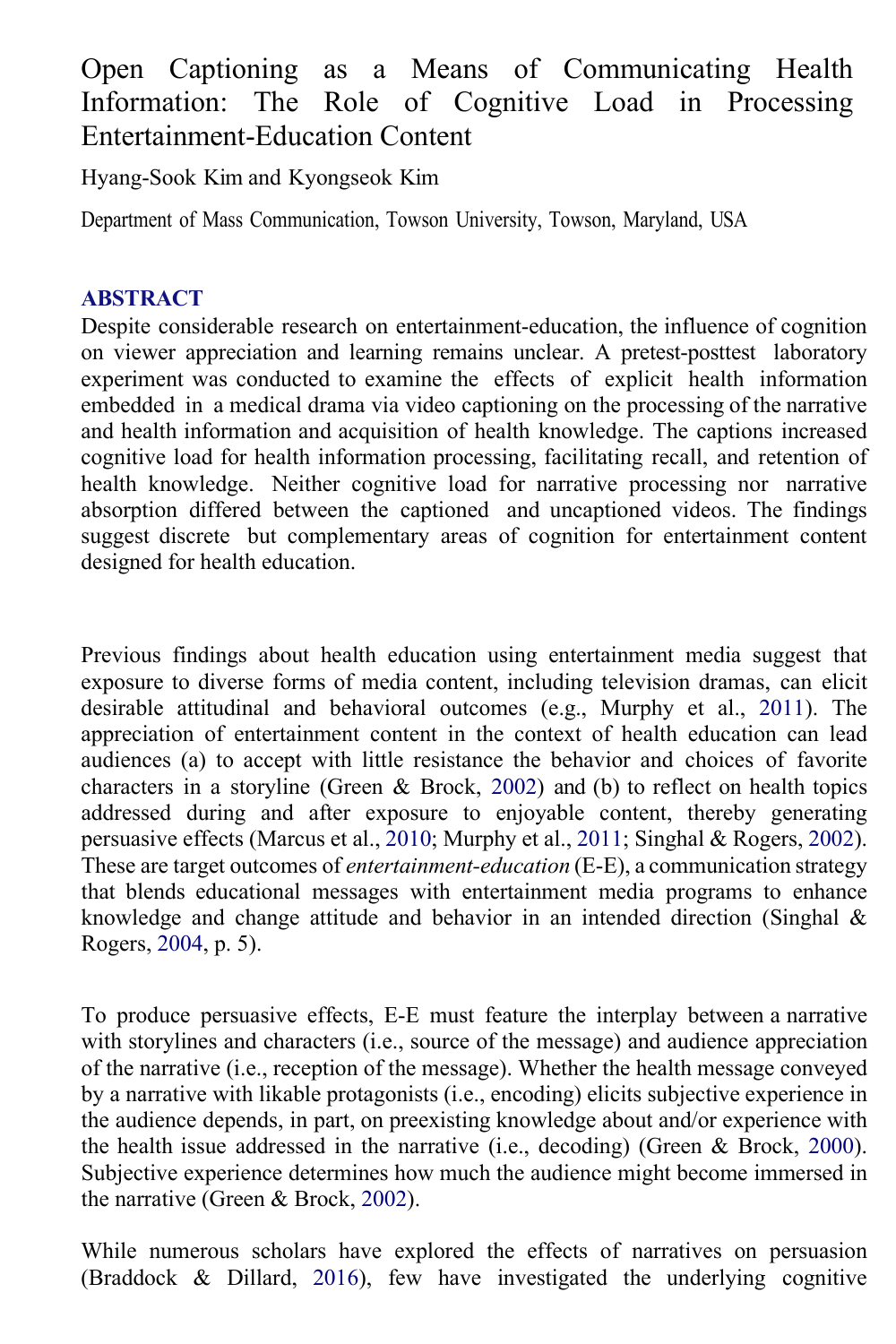<span id="page-1-1"></span>mechanisms through which people spend mental resources on processing entertainment content and potentially retaining embedded health information. For example, Green and Brock [\(2000\)](#page-17-0) found that participants who immersed themselves in a narrative were less successful in identifying false information about the story than those who did not. These findings suggested that narrative processing did require cognitive resources, but little is known about how cognitive processing might influence health-information learning during the consumption of entertainment content beyond attitudinal and behavioral change. Accordingly, the potential of E-E to enhance health-related knowledge requires further exploration using entertainment content already crafted and available to audiences. In particular, the integration of explicit health information in entertainment content as a tool for health education could advance current E-E practice.

The purpose of the current study was twofold: (a) to test the effects of explicit health information provided by video captioning on health knowledge retention (i.e., longterm recall) and (b) to shed light on the cognitive processes through which viewers acquire health knowledge while consuming narrative content and health information simultaneously. To this end, the present study collected longitudinal data in a closely controlled laboratory experiment to obtain more conclusive evidence for the hypothesized effects of video captioning on health knowledge retention.

#### **Literature Review**

#### *Learning from Entertainment Content: Perspective of Cognitive Load Theory*

<span id="page-1-6"></span><span id="page-1-4"></span><span id="page-1-2"></span>Because of the implicit way in which narratives can deliver educational messages to the audience, narrative persuasion has been known to be an effective means to change attitude and behavior (Slater & Rouner, [2002\)](#page-19-2). Hinyard and Kreuter [\(2007\)](#page-17-1) defined a *narrative* as "any cohesive and coherent story with an identifiable beginning, middle, and end that provides information about the scene, characters, and conflict; raises unanswered questions or unresolved conflict; and provides resolution" (p. 778). In the context of E-E, a health message conveyed by a narrative can positively influence audiences as they immerse themselves in a storyline (i.e., narrative transportation) (Green & Brock, [2002\)](#page-16-0) and place themselvesin the protagonists'shoes(i.e., identification with characters) (Igartua & Vega Casanova[, 2016\)](#page-17-2), both activating narrative absorption (de Graaf & van Leeuwen, [2017\)](#page-16-1). Narrative absorption often leads people to become less resistant to the educational message conveyed through a narrative (Slater & Rouner, [2002\)](#page-19-2). Previous findings in E-E research also suggest that exposure to entertainment content featuring health information might improve knowledge about various health topics (Hoffman et al., [2017\)](#page-17-3). However, findings about the role of cognition in acquiring E-E content remain inconclusive.

<span id="page-1-5"></span><span id="page-1-3"></span><span id="page-1-0"></span>The mechanisms behind narrative processing can be explained, in part, by Cognitive Load Theory (CLT) (Paas, [1992;](#page-19-3) Paas & Sweller, [2014\)](#page-19-4). The theory postulates that working memory is crucial to optimizing learning, given that long-term memory is inherent to the individual and that when encoding new information, a person consumes a certain "amount of capacity that is allocated to instructional demands," a concept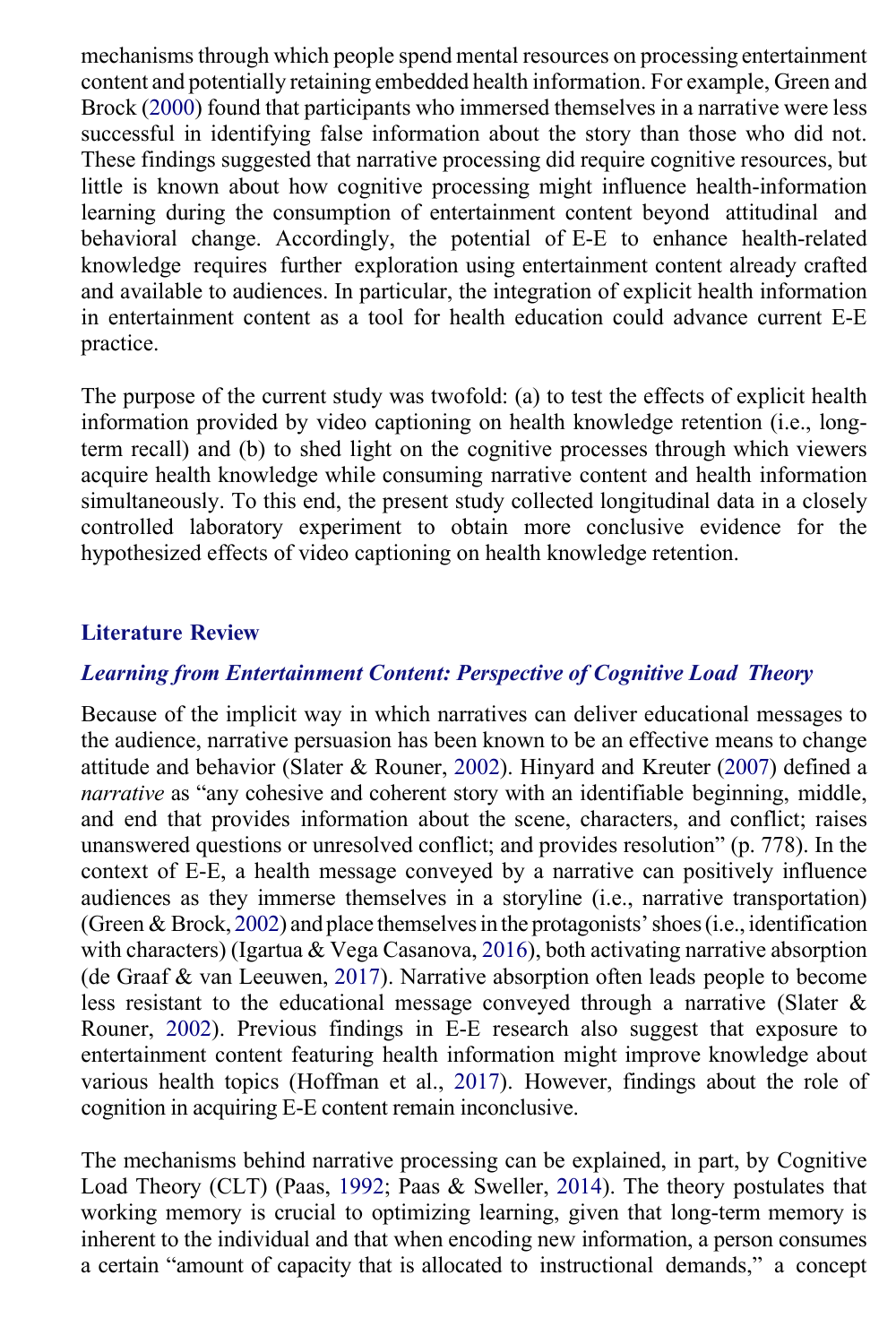known as *cognitive load* (Paas, [1992,](#page-19-3) p. 429). Typically, three types of cognitive load are involved in learning: intrinsic, extraneous, and germane. *Intrinsic load* occurs when a learner attempts to process the focal point of the learning material and associate the new information with relevant information from long-term memory. On the other hand, *extraneous load* occurs when a learner is distracted from the learning process by irrelevant information. Both intrinsic load and extraneous load require a significant amount of working memory, but they differ greatly in their consequences for learning. Finally, *germane load* is the difference between intrinsic load and extraneous load; as germane load increases, the learning process becomes more effective (Paas & Sweller, [2014\)](#page-19-4).

<span id="page-2-2"></span><span id="page-2-1"></span>Accordingly, CLT suggests that a successful instructional design will not distract learners but help them attend to the focal point of the learning material (Cierniak et al., [2009\)](#page-16-2). In the context of the current study, health knowledge should improve when viewers (a) allocate cognitive load solely to the entertainment content into which the health message is properly integrated (i.e., increase in intrinsic load) and (b) avoid unnecessary attention to distractions (e.g., complex storylines and other unnecessary informational input) (i.e., decrease in extraneous load). As a result, germane load increases and health information is more likely to be stored in long-term memory.

### *Role of Cognitive Load in Narrative Absorption and Learning*

Stressing the role of cognitive load in narrative absorption, Green and Brock [\(2002\)](#page-16-0) claimed that when appreciating media content (e.g., television dramas and movies), viewers must exert a reasonable amount of mental effort to make sense of storylines and characters. In the context of E-E, therefore, cognitive load has been defined as the amount of mental resources required to generate thoughts about the storyline, characters, and health information embedded in the storyline (de Graaf & van Leeuwen, [2017;](#page-16-1) Green & Brock, [2002;](#page-16-0) Slater & Rouner, [2002\)](#page-19-2). This process leads viewers to plunge into the narrative, engage in sufficient cognitive elaboration and, potentially, produce fewer counterarguments to the health information embedded in the narrative (Igartua & Vega Casanova, [2016;](#page-17-2) Slater & Rouner, [2002\)](#page-19-2). As a result, viewers are more likely to retain the health information presented in the narrative (e.g., Green & Brock, [2002\)](#page-16-0). For example, van Laer et al. [\(2014\)](#page-20-0) found that subjects higher in narrative absorption tend to generate fewer critical thoughts (i.e., ones generated by a message that differs from preexisting beliefs) and that such absorption might result from a cognitive motivation rather than an affective motivation. However, they do not explain how cognitive load might be linked to learning beyond narrative absorption.

<span id="page-2-3"></span><span id="page-2-0"></span>A few scholars have examined the role of cognitive load in the consumption of entertainment content, but the relationships among cognitive load, cognitive elaboration of narrative and persuasive outcomes remain unclear. For example, Bartsch and Hartmann [\(2017\)](#page-15-1) found that narratives requiring lower cognitive load led to more pleasant experiences with story content, whereas narratives requiring higher cognitive load led to more thought-provoking experiences. However, Das et al. [\(2017\)](#page-16-3) found no difference in narrative transportation between participants in the cognitive load condition (i.e., asked to do a simple mathematical task while watching the movie) and those in the non-load condition (i.e., asked to watch the movie without doing any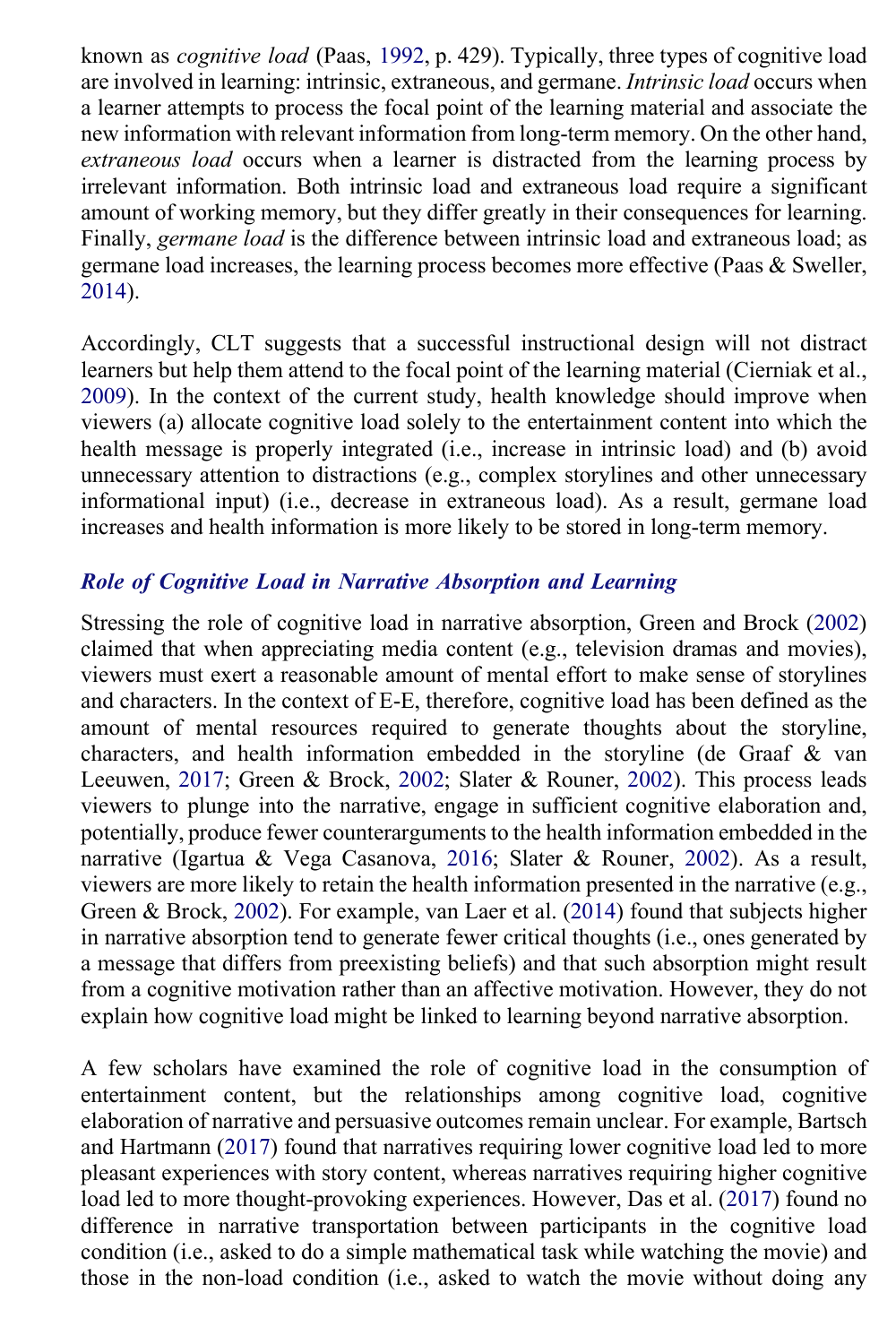<span id="page-3-1"></span>additional task). These mixed findings might indicate a non-parsimonious approach to operationalizing cognitive load in this line of research. For example, Das et al. [\(2017\)](#page-16-3) did not yield evidence for which type of cognitive load (i.e., narrative processing or task) was associated with content appreciation. Nevertheless, their findings suggest that despite the possible emergence of the extraneous load from a content-irrelevant task, narrative transportation still occurred, suggesting that intrinsic load for narrative processing might overwhelm extraneous load.

### *Captions as Explicit Health Information: Do They Facilitate or Hinder Learning?*

<span id="page-3-6"></span><span id="page-3-3"></span><span id="page-3-0"></span>*Closed captioning* provides viewers with word-for-word transcription of television and movie scripts (Udo & Fels[, 2010\)](#page-19-5). Numerous scholars have tested the effects of closed captioning on learning for various populations, including children, adults, secondlanguage learners, and people with hearing impairment (Gernsbacher, [2015\)](#page-16-4), and found that closed captioning improved information comprehension, knowledge acquisition, and language proficiency (Birulés-Muntané & Soto-Faraco, [2016;](#page-15-2) Kruger & Steyn, [2014\)](#page-17-4). However, closed captioning is also likely to hinder narrative transportation and learning motivation, given that it constantly displays voiced words and various sound descriptions on top of the entertainment content (Ozdemir et al., [2016\)](#page-19-6).

<span id="page-3-5"></span><span id="page-3-2"></span>*Open captioning*, on the other hand, refers to "captions on the screen which appear as part of the original broadcast [or streaming] and, thus, require no special equipment to receive or decode them" (Garza[, 1996,](#page-16-5) p. 9). In the United States, educational programs have occasionally featured open captioning, but the entertainment industry rarely uses it (Garza, [1996\)](#page-16-5). Similar to closed captioning, open captioning could distract viewers from narrative transportation. However, appearing on the screen only when the target health issue is relevant to the story (i.e., the current study), open captioning might also help viewers acquire health information embedded in the narrative and retain the information over the long term. Seamless integration of open captions, perceived as part of the narrative rather than as a content-irrelevant feature, might increase the intrinsic load for processing both entertainment content and health information and minimize possible extraneous load.

As instructional design scholars suggested (e.g., Cierniak et al., [2009\)](#page-16-2), if viewers find two cognitive activities (e.g., watching an entertainment program and reading open captions) incongruent, poor narrative transportation and learning outcomes are likely due to low germane load. However, if viewers find the two cognitive activities complementary, high germane load is more likely. In other words, the learning outcomes of using open captions in entertainment content might depend on how well the open captions help viewers focus on the content (e.g., Hawlitschek & Joeckel, [2017\)](#page-17-5). Thus, the following hypotheses were proposed:

### <span id="page-3-4"></span>*H1 [Processing of Entertainment Content]*

Well-integrated open captions will hinder neither cognitive load for narrative processing nor narrative absorption. Between viewers of the medical drama episode with open captions and without open captions, no differences will emerge in (a) intrinsic load for narrative processing, (b) germane load for narrative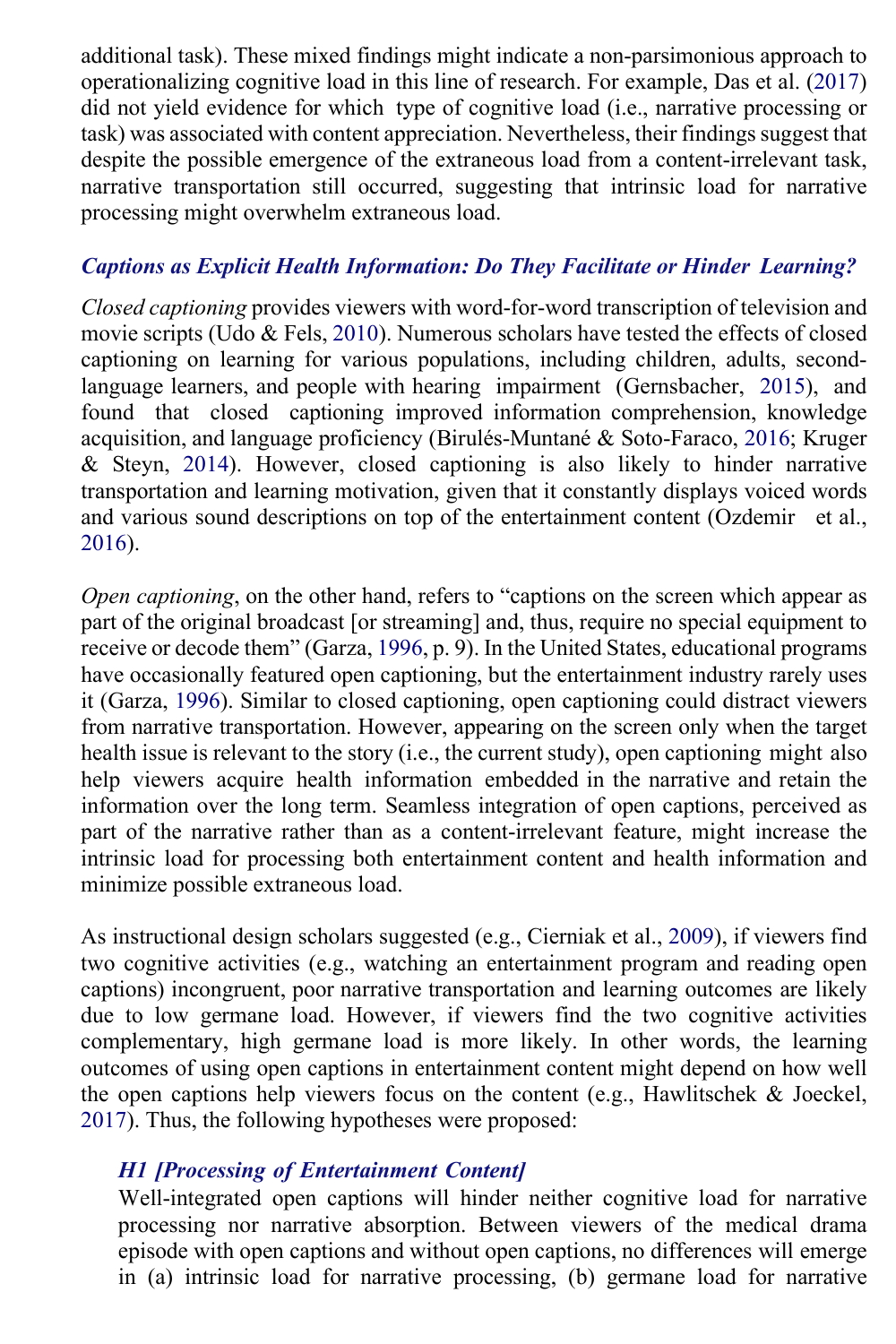processing, (c) narrative absorption, and (d) narrative content recall.

*H2 [Processing of Health Information Embedded in Entertainment Content]* Well-integrated open captions will help viewers maintain intrinsic and germane load for health information processing, yielding the desired learning outcomes. Viewers of the medical drama episode with open captions will present (a) higher intrinsic load and (b) higher germane load for health information processing and report (c) greater health knowledge acquisition and (d) greater health knowledge retention than viewers of the medical drama episode without open captions.

To confirm that the effects of open captions on health knowledge acquisition and retention were not merely due to additional textual information, two conditions were also tested: delivery of health information via (a) open captions in a medical drama episode and (b) plain text in a slideshow format (i.e., control). When open captions are optimized for entertainment content, health information embedded in the narrative should yield better learning outcomes, a prediction consistent with the notion of E-E and narrative absorption:

### *H3 [Learning Outcome Comparisons with Control Group]*

Viewers of the medical drama episode with open captions will report (a) greater health knowledge acquisition and (b) greater health knowledge retention than viewers of the medical drama episode without open captions or viewers who receive the health information via plain text in a slideshow (i.e., control).

### **Method**

#### *Participants*

A total of 82 students from a large public university in the eastern United States were selected into the sample; they were recruited through an e-mail invitation that was sent out to 2,546 students. The average age of the participants was 20.7 ( $SD = 4.18$ ,  $N =$ 82) at the time of data collection, and White was the most dominant racial group (41.5%), followed by Black (30.5%), Asian (17.1%), and Hispanic or Latino (6.1%). Most of the participants were female (70%).

#### *Experimental Design and Procedure*

A three-group (medical drama episode with open captions vs. medical drama episode with no open captions vs. plain text slideshow), pre-and posttest design was implemented in a closely controlled laboratory setting. The interval between the pretest and posttest was one week. Participants assigned to the control condition viewed the health information via plain text in a slideshow that contains identical content, font, and exposure time to the text delivered via open captions in the medical drama episode.

Upon arrival, each participant received an identification number used to match the data collected during the pretest and posttest. In the pretest (Session 1), participants provided informed consent electronically and reported involvement with syphilis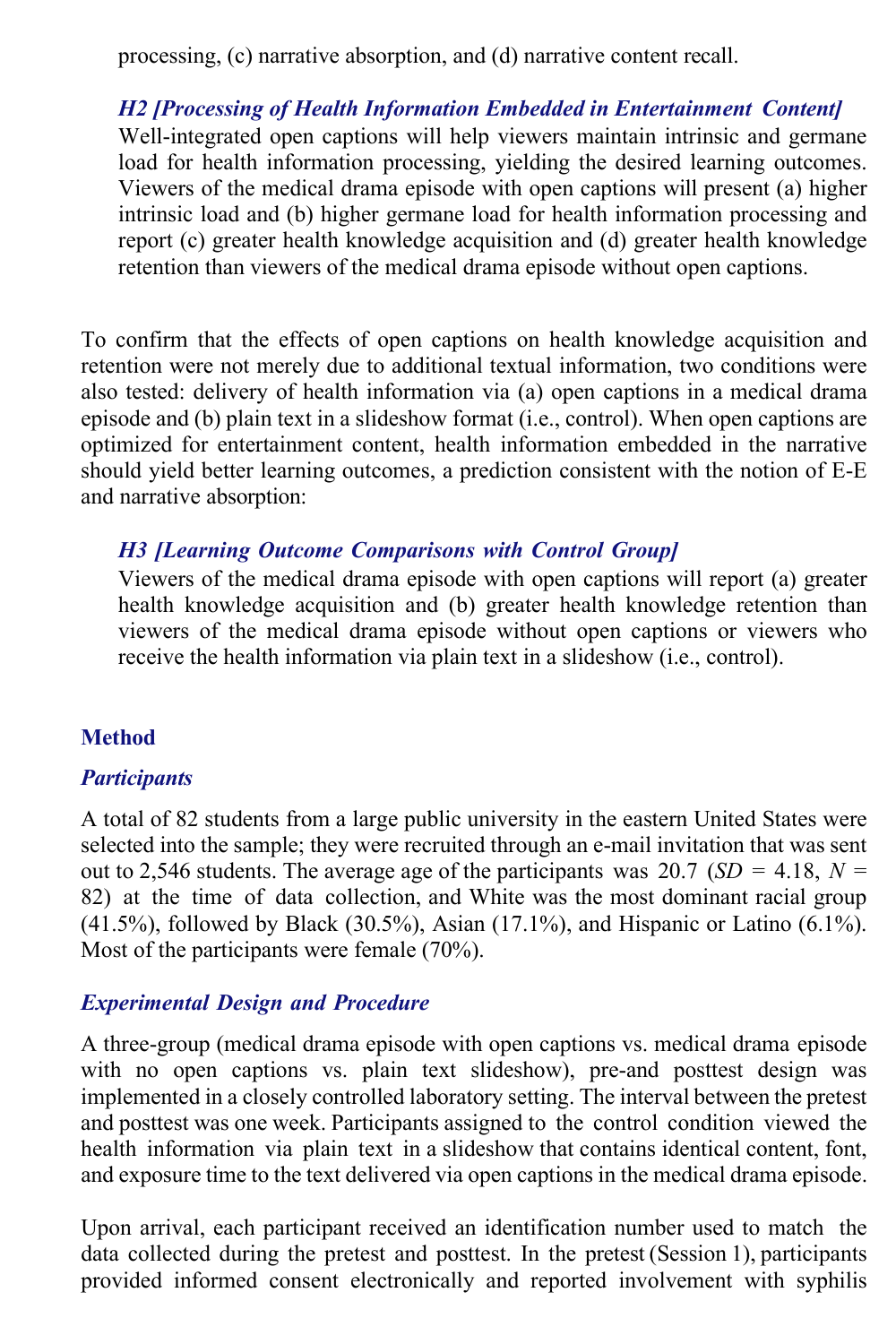prevention and two other health issues (to minimize target health topic priming). Participants viewed the stimulus medical drama episode (i.e., with or without open captions) or slideshow of the health information (i.e., control) and then responded to measurement items for key variables: narrative content recall, narrative absorption, cognitive load, health knowledge acquisition, and control variables. To avoid the recency effect, participants in the control condition responded to the items for cognitive load and control variables before responding to the items for health knowledge acquisition. In the posttest (Session 2), participants responded to the same set of items assessing their health issue knowledge (i.e., retention) and health literacy. After completing both sessions, participants received a 25 USD gift card as compensation.

### *Stimulus Videos*

<span id="page-5-2"></span>A 17-minute clip of an actual episode of the medical drama series *Grey's Anatomy*  ("Who's Zoomin' Who?" *ABC Production*, Episode 9 in Season 1, aired May 22, 2005) was the stimulus for the two medical drama conditions. The focal point of the narrative in this clip was a health issue relevant to the participants (i.e., college students): syphilis as a sexually transmitted disease (Centers for Disease Control and Prevention, [2017\)](#page-15-3). The male protagonist found himself infected with syphilis and traced a route of infection. To increase realism, the edited episode also contained scenes about the romantic relationships among the other characters.

<span id="page-5-5"></span><span id="page-5-3"></span>The two medical drama conditions were identical, except that one of the videos displayed explicit health information via open captions. Used in limited fashion, only during relevant scenes, the captions pertained to (a) a medical definition of syphilis, (b) common symptoms of the disease, (c) disease transmit methods, (d) possible complications of the disease, (e) prevention methods, and (f) treatment options (Genç & Ledger[, 2000;](#page-16-6) Mayo Clinic, [2019\)](#page-18-2). Each caption appeared for 10–20 seconds at the bottom of the screen, depending on word count, to give viewers a reasonable amount of time to process the information (Newman & Koskinen, [1992\)](#page-18-3).

# <span id="page-5-6"></span>*Measured Variables [1](#page-5-0)*

<span id="page-5-7"></span><span id="page-5-4"></span><span id="page-5-1"></span>*Narrative content recall* was measured using five multiple-choice questions that asked how well participants retained the story content and characters presented in the stimulus medical drama episode; each correct answer to the five questions was coded as "1" and summed to represent overall recall (Oviedo et al., [2015\)](#page-18-4). *Narrative absorption* was measured using fifteen 7-point items adopted from the original scale of narrative transportation (Green & Brock, [2000;](#page-17-0) Murphy et al., [2011\)](#page-18-0) and narrative engagement scale (Busselle & Bilandzic, [2009\)](#page-15-4) (*α* =.87, *M* = 4.92, *SD* = .98,  $N = 55$ ). Overall cognitive load for narrative processing was measured using two 7point items to assess the amount of mental effort (i.e., *intrinsic load*) (Martin, [2014;](#page-18-5) Paas, [1992\)](#page-19-3) and concentration (i.e., *germane load*) invested (Cierniak et al., [2009;](#page-16-2) Salomon[, 1984\)](#page-19-7).

<span id="page-5-8"></span><span id="page-5-0"></span><sup>&</sup>lt;sup>1</sup>Please contact the corresponding author for the full list of measurement items used in the study.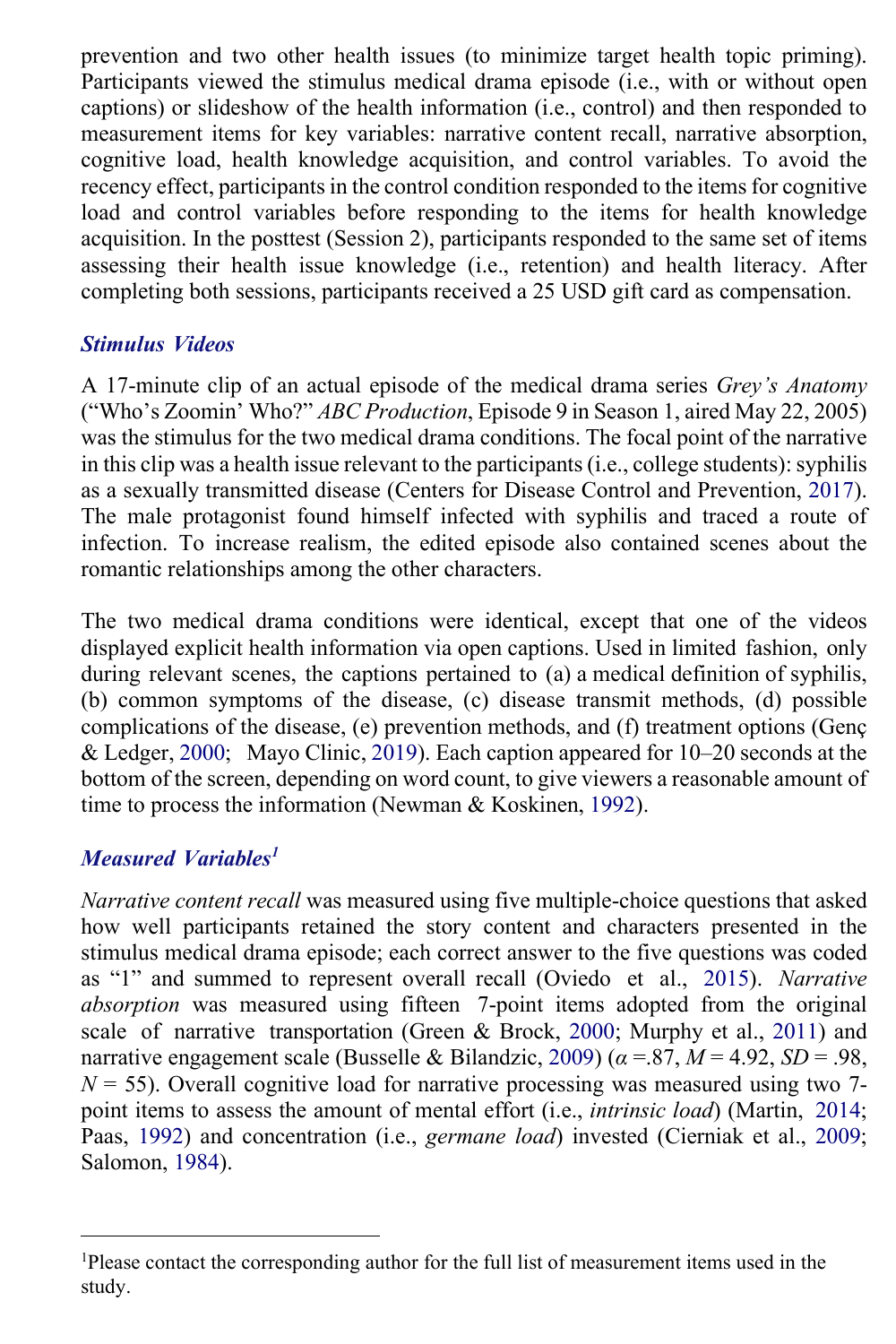<span id="page-6-5"></span>Cognitive load for processing the health information embedded in the stimulus medical drama episode was also assessed. *Intrinsic load* was measured, using three 7-point items about perceived complexity of the health information ( $\alpha = .81$ ,  $M = 2.60$ , *SD* = 1.37, *N* = 55). *Germane load* was measured, using four 7-point items about perceived helpfulness of the stimulus in facilitating understanding of the health issue addressed in the episode (i.e., syphilis) ( $\alpha$  = .94,  $M$  = 4.45,  $SD$  = 1.70,  $N$  = 55) (Leppink et al., [2013\)](#page-18-6). To assess *health knowledge acquisition* (Session 1) and *retention* (Session 2), five multiple-choice questions about the health issue were used; each correct answer was coded as "1" and summed (Marcus et al., [2010\)](#page-18-1).

<span id="page-6-9"></span><span id="page-6-8"></span><span id="page-6-7"></span><span id="page-6-2"></span><span id="page-6-1"></span>Four control variables were also measured to rule out possible moderating effects on narrative and health information processing. Health literacy is a significant moderator in learning health information (e.g., Chisolm et al., [2014\)](#page-15-5) and, thus, needs to be controlled. Nine items of the health literacy scale developed by Bann et al. [\(2012\)](#page-15-6) were used to assess the ability to process health information ( $M = 7.24$ ,  $SD = 1.27$ ,  $N =$ 75). In addition, preferred modality of verbal information ( $\alpha = .82$ ,  $M = 5.10$ ,  $SD =$ 1.07,  $N = 82$ ) was measured because the implementation of open captions was key to the experimental design (Ramsey & Deeter-Schmelz, [2008\)](#page-19-8). Personal involvement with the target health topic was also measured (Zaichkowsky, [1985\)](#page-20-1) ( $\alpha = .85$ ,  $M =$ 4.79,  $SD = .96$ ,  $N = 82$ ) to rule out the potential moderating effect of involvement on cognitive processing (Petty & Cacioppo, [1986\)](#page-19-9) and narrative engagement (Luong et al., [2020\)](#page-18-7). Lastly, familiarity with the topic was measured (single item,  $M = 4.50$ , *SD*  $= 1.62$ ,  $N = 82$ ) because it can affect both narrative processing (Green, [2004\)](#page-16-7) and cognitive load for learning (Cook[, 2006\)](#page-16-8).

#### <span id="page-6-6"></span><span id="page-6-4"></span><span id="page-6-3"></span>**Results**

 $= 17$ ; NC  $= 17$ ; CC  $= 21$  $= 21$  $= 21$ ).<sup>2</sup> To test H1, H2a, and H2b, 59 complete sets of responses were used. Responses from participants who were not native English speakers  $(n = 4)$ , had previously watched the medical drama episode used in the experiment  $(n = 14)$ , and/or failed to attend Session  $2 (n = 6)$  were excluded (Open-caption condition: OC = 17; No open-caption condition:  $NC = 20$ ; Control condition:  $CC = 22$ ). To compare health knowledge acquisition and retention (H2c, H2d, and H3), only 55 sets of responses provided data; participants who attempted to seek information about syphilis after Session 1 were excluded  $(n = 4)$  (OC)

A series of analyses of variance of the four covariates revealed no differences in involvement (*F*[2, 54] = 2.82, *p* = .07) and familiarity (*F*[2, 54] = .49, *p* = .62) with syphilis or verbal preference  $(F[2, 54] = 1.08, p = .35)$  across the three conditions. However, general health literacy was significantly different between the no-caption (*M*   $= 6.64$ , *SD* = 1.46) and open-caption (*M* = 7.94, *SD* = .97) conditions, while the control condition  $(M = 7.24, SD = 1.00)$  was not different from either of the narrative conditions,  $F(2, 52) = 5.41$ ,  $p < .01$ . Therefore, health literacy was included as a

<span id="page-6-0"></span> $2$  Power analysis calculated by G\*Power (Erdfelder et al., 1996) indicated that the total estimated sample size was 54, with the effect size of .44 obtained from the interaction effect between condition and time on the two repeated-measures outcomes of the current study.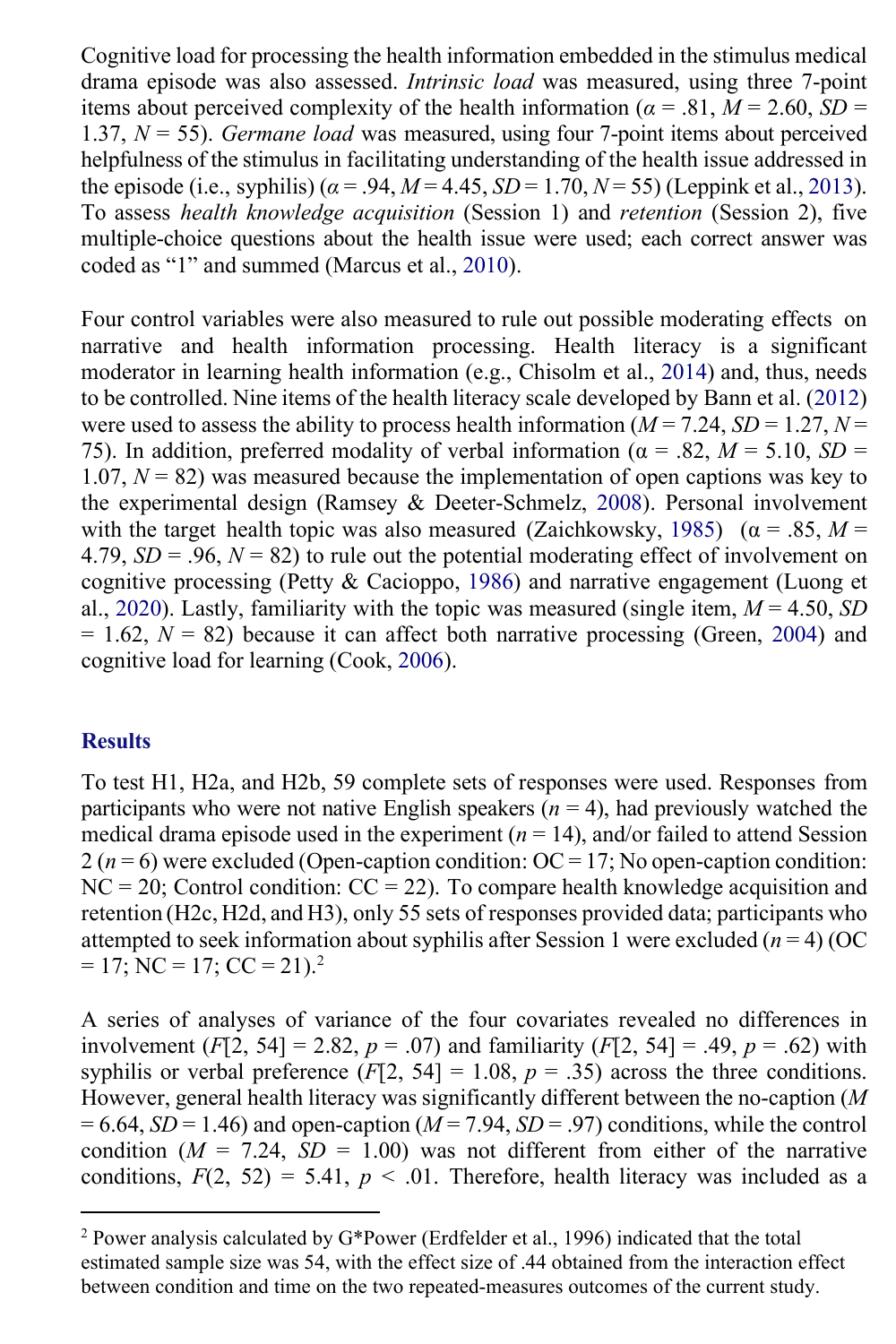covariate in the main analyses for hypothesis testing.

#### *Differences in Processing Narrative and Health Information*

A multivariate analysis of covariance (MANCOVA) with open caption usage as a between-subject factor showed no differences in intrinsic load, germane load, or narrative absorption, suggesting that the inclusion of open captions might not hinder narrative appreciation. However, a significant difference in narrative content recall emerged between OC ( $M = 4.42$ ,  $SD = .62$ ) and NC ( $M = 3.65$ ,  $SD = .75$ ) ( $F_{[1, 31]} =$ 8.76,  $p < .01$ ,  $\eta^2 = .22$ ) (Wilks'  $\lambda = .72$ ,  $p < .05$ ,  $\eta^2 = .28$ ). Therefore, the results supported H1a, H1b, and H1c, but not H1d (see [Table 1 f](#page-7-0)or mean differences in the dependent variables between the two groups).<sup>[3](#page-7-1)</sup> Another MANCOVA with open caption usage as between-subject factor revealed significant main effects on the dependent variables at univariate levels. Participants in OC (vs. NC) reported spending greater intrinsic load ( $M_{OC} = 3.08$ , *SD* = 1.67 vs.  $M_{NC} = 2.20$ , *SD* = 1.01;  $F_{[1, 33]} = 5.93$ , *p*  $<$  0.05,  $\eta$ <sup>2</sup> = 0.16) when processing the embedded health information. However, no difference in germane load emerged between the two conditions  $(M_{OC} = 4.76, SD = 1.70$ vs.  $M_{\text{NC}} = 3.78$ ,  $SD = 1.81$ ,  $n = 20$ ;  $F_{[1, 33]} = 3.78$ ,  $p = .06$ ,  $n^2 = .11$ ). The results suggest that the open captions facilitated health information processing, supporting H2a only.

|                   |     | Open Captions<br>$(n = 17)$ | No Open Captions<br>$(n = 20)$ | Control (Text only)<br>$(n = 21)$ | $F(p$ -value)     | $\eta^2$ |
|-------------------|-----|-----------------------------|--------------------------------|-----------------------------------|-------------------|----------|
| Intrinsic Load    | NP  | 4.59(1.50)                  | 4.00(1.70)                     | $\cdot$                           | 1.34(.26)         | .04      |
|                   | HIP | 3.08(1.67)                  | 2.20(1.01)                     | $\cdot$                           | $5.93(.02)$ *     | .16      |
| Germane Load      | NP  | 5.71(1.65)                  | 5.29(1.90)                     | $\cdot$                           | 1.24(0.27)        | .04      |
|                   | HIP | 4.76(1.70)                  | 3.90(1.88)                     | $\cdot$                           | 3.78(.06)         | .11      |
| Narrative         |     | 4.84(1.15)                  | 4.76(1.15)                     | $\cdot$                           | .12(.73)          | .00.     |
| Absorption        |     |                             |                                |                                   |                   |          |
| Narrative Content |     | 4.41(.62)                   | 3.59(0.71)                     |                                   | $11.89(0.002)$ ** | .27      |
| Recall            |     |                             |                                |                                   |                   |          |
| Health Knowledge  |     |                             |                                |                                   | $16.26(0.00)$ *** | .39      |
| (Pretest)         |     | 4.29(0.69)                  | $b2.53(1.23)^+$                | b2.52(.75)                        |                   |          |
| Health Knowledge  |     | 4.00(0.87)                  | $b2.35(.93)$ <sup>+</sup>      | 43.86(1.24)                       | $11.10(.000)$ *** | .30      |
| (Posttest)        |     |                             |                                |                                   |                   |          |

<span id="page-7-0"></span>

| Table 1. Descriptive statistics of dependent variables. |
|---------------------------------------------------------|
|---------------------------------------------------------|

NP: Narrative processing; HIP: Health information processing. Means are reported in the condition columns with standard deviations in parentheses. \**p* <.05; \*\**p* <.01; \*\*\**p* <.001. Cell means that do not share a letter in their superscripts differ at *p* <.001. + The sample size in Session 2 decreased to 17 after exclusion of participants who sought additional information about syphilis after Session 1  $(n = 3)$ . No significant effect emerged for health literacy (covariate).

#### *Differences in Learning Outcomes*

A repeated-measures analysis was performed to test H2c, H2d, and H3 with video condition (medical drama episode with open captions vs. medical drama episode with no open captions vs. control) as a between-subject factor and time (Session 1 vs. Session 2) as a within-subject factor. The analysis revealed a significant video condition  $\times$  time interaction effect (Wilks'  $\lambda = .56$ ,  $p < .001$ ,  $\eta^2 = .44$ ; see Figure

<span id="page-7-1"></span><sup>&</sup>lt;sup>3</sup> We acknowledge that a more precise statistical test for the first set of hypotheses (i.e., null) would be Bayesian hypothesis testing (Ortega & Navarrete, 2017). However, we used identical statistical testing for all hypotheses for the sake of analytic consistency.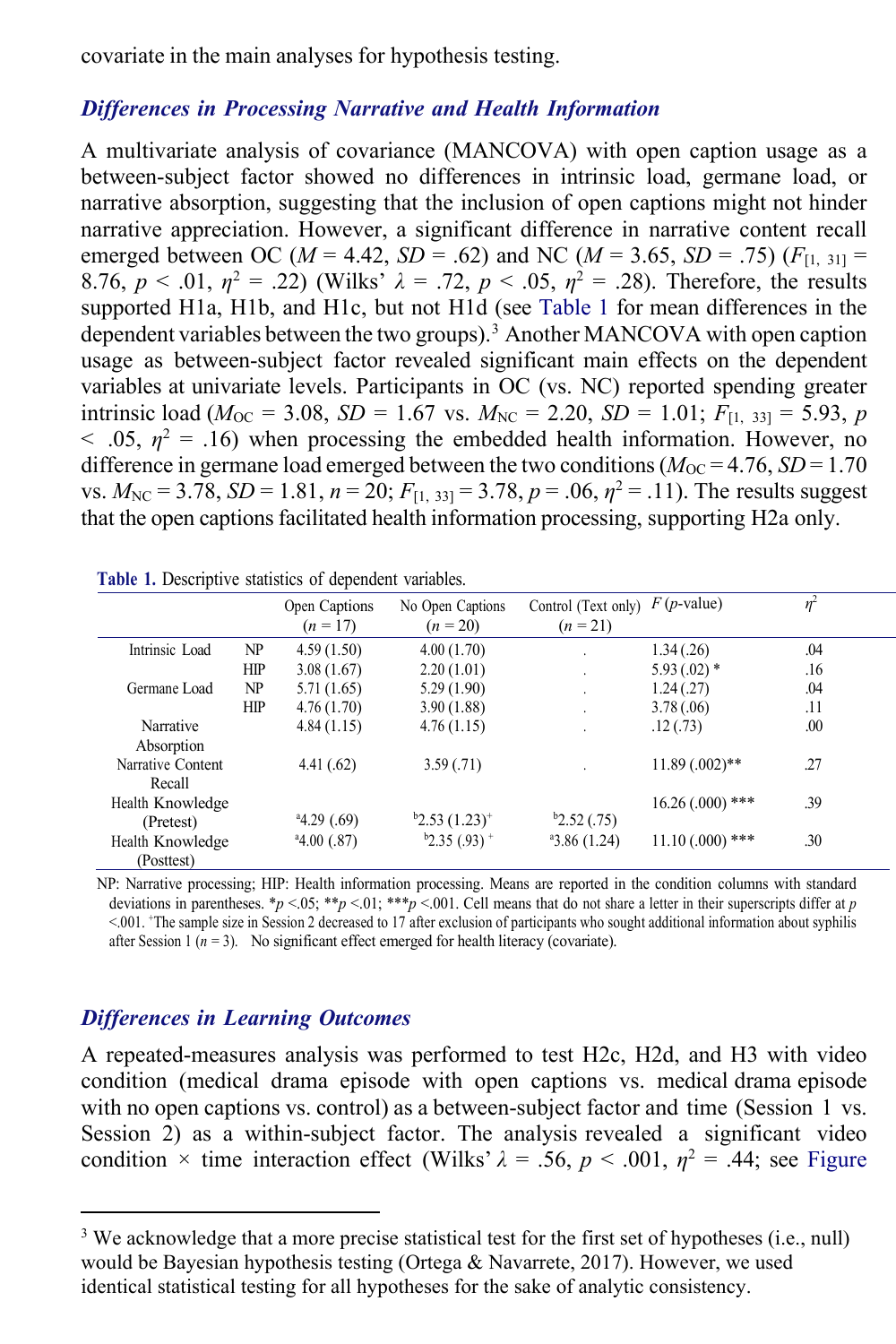<span id="page-8-0"></span>[1\)](#page-8-0) and significant main effects of video condition on health knowledge acquisition (Session 1)  $(F_{[2, 54]} = 16.3, p < .001, \eta^2 = .39)$  and retention (Session 2)  $(F_{[2, 54]} = 11.1,$  $p \le 0.001$ ,  $\eta^2 = 0.30$ . Post-hoc pairwise comparisons revealed that in Session 1, participants in OC reported significantly greater recall of the embedded health information than participants in NC or CC ( $M_{OC} = 4.29$ ,  $SD = .69$  vs.  $M_{NC} = 2.53$ ,  $SD = 1.23$  vs.  $M_{CC} = 2.52$ ,  $SD = .75$ ). A week later (Session 2), participants in OC still presented significantly higher recall scores (i.e., knowledge retention) than participants in NC. Regarding recall scores from Session 1 and Session 2, however, participants in CC retained the health information better than participants in NC (*MOC*  $= 4.00, SD = .86, n = 17; M<sub>NC</sub> = 2.35, SD = .93, n = 17; M<sub>CC</sub> = 3.86, SD = 1.24, n = 21$ . Thus, the results supported H2c, H2d, and H3a but failed to support H3b.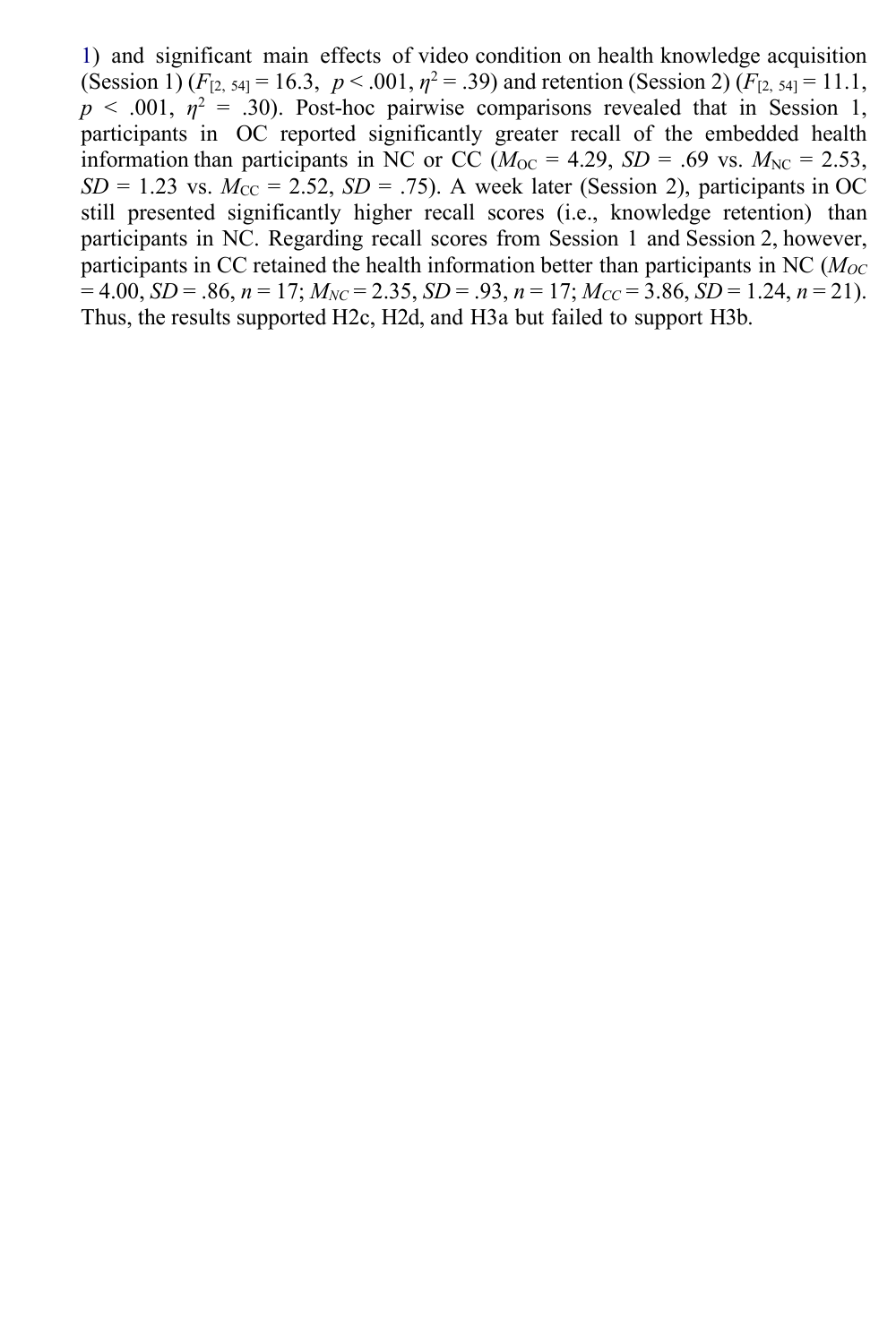

**Figure 1.** Interaction effect between video condition and time on health knowledge.  $F_{(2, 51)} = 19.89$ ,  $p < .001$ ,  $\eta^2 = .44$ .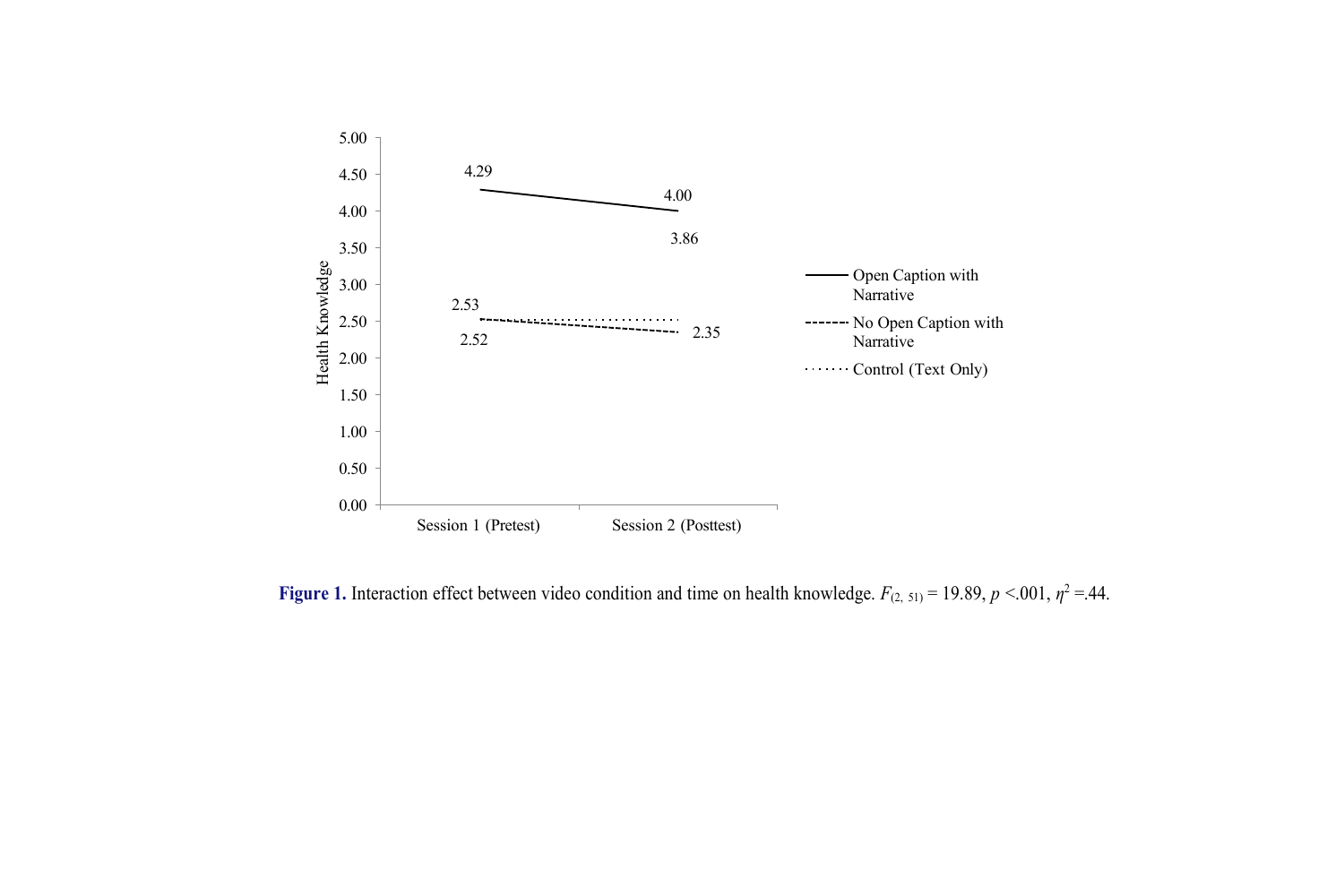### *Additional Analysis[4](#page-10-1)*

<span id="page-10-0"></span>**Table 2.** Partial correlations.

An additional analysis was used to probe possible associations between cognitive load and outcome variables such as narrative content recall, narrative absorption, health knowledge acquisition, and health knowledge retention. Partial correlations including one covariate (i.e., health literacy) revealed that both intrinsic load and germane load for narrative processing positively correlated with narrative absorption. In addition, the intrinsic load for health information processing positively correlated with narrative content recall only, while narrative content recall positively correlated with knowledge acquisition and knowledge retention (see [Table 2\)](#page-10-0).

| Variables    | <b>ILNP</b> | <b>GLNP</b>      | <b>ILHIP</b> | <b>GLHIP</b>      | <b>NCR</b>     |
|--------------|-------------|------------------|--------------|-------------------|----------------|
| <b>ILNP</b>  | 1.00        | $.64 \,(.000)**$ | $.41(.03)*$  | .31(.08)          | .29(.10)       |
| <b>GLNP</b>  |             | 1.00             | $.40(.02)*$  | $.50 \,(.003)$ ** | .31(.08)       |
| <b>ILHIP</b> |             |                  | 1.00         | $.55(.001)$ **    | $.54(.001)$ ** |
| <b>GLHIP</b> |             |                  |              | 1.00              | .29(.10)       |
| <b>NCR</b>   |             |                  |              |                   | 1.00           |
| NA           |             |                  |              |                   |                |
| KA           |             |                  |              |                   |                |
| KR           |             |                  |              |                   |                |

ILNP: Intrinsic load for narrative processing; GLNP: Germane load for narrative processing; ILHIP: Intrinsic load for health information processing; GLHIP: Germane load for health information processing; NCR: Narrative content recall; NA: Narrative absorption; KA: Knowledge acquisition; KR: Knowledge retention. Health literacy was entered as a controlling variable.  $N = 34$ .  $*\bar{p} < 0.05$ ;  $**\bar{p} < 0.01$ ;  $***\bar{p} < 0.001$ . Exact *p*values are in parentheses.

<span id="page-10-2"></span>Based on these partial correlation results, a series of mediation analyses were performed using PROCESS with a bootstrapping method of 10,000 (sample size) and bias-corrected 95% confidence intervals (Hayes, [2013\)](#page-17-6) to confirm the possible mediating effects of intrinsic and germane load for narrative and health information processing and narrative content recall on the knowledge outcomes. The tests revealed that the intrinsic load for health information processing mediated the relationship between the experiment condition (no captions  $= 0$  vs. open captions  $= 1$ ) and narrative content recall  $(b = .29, SE = .16, LLCI: .05, ULCI: .72)$ , while the other cognitive load measures and narrative content recall did not mediate the experiment condition and the outcome variables. Taken together, the results imply that open captions helped participants better recall the narrative content via the intrinsic load for health information processing.

<span id="page-10-1"></span><sup>&</sup>lt;sup>4</sup> This analysis included the two video conditions (open captions vs. no open captions) because no data for narrative content recall and absorption were obtained from the control condition.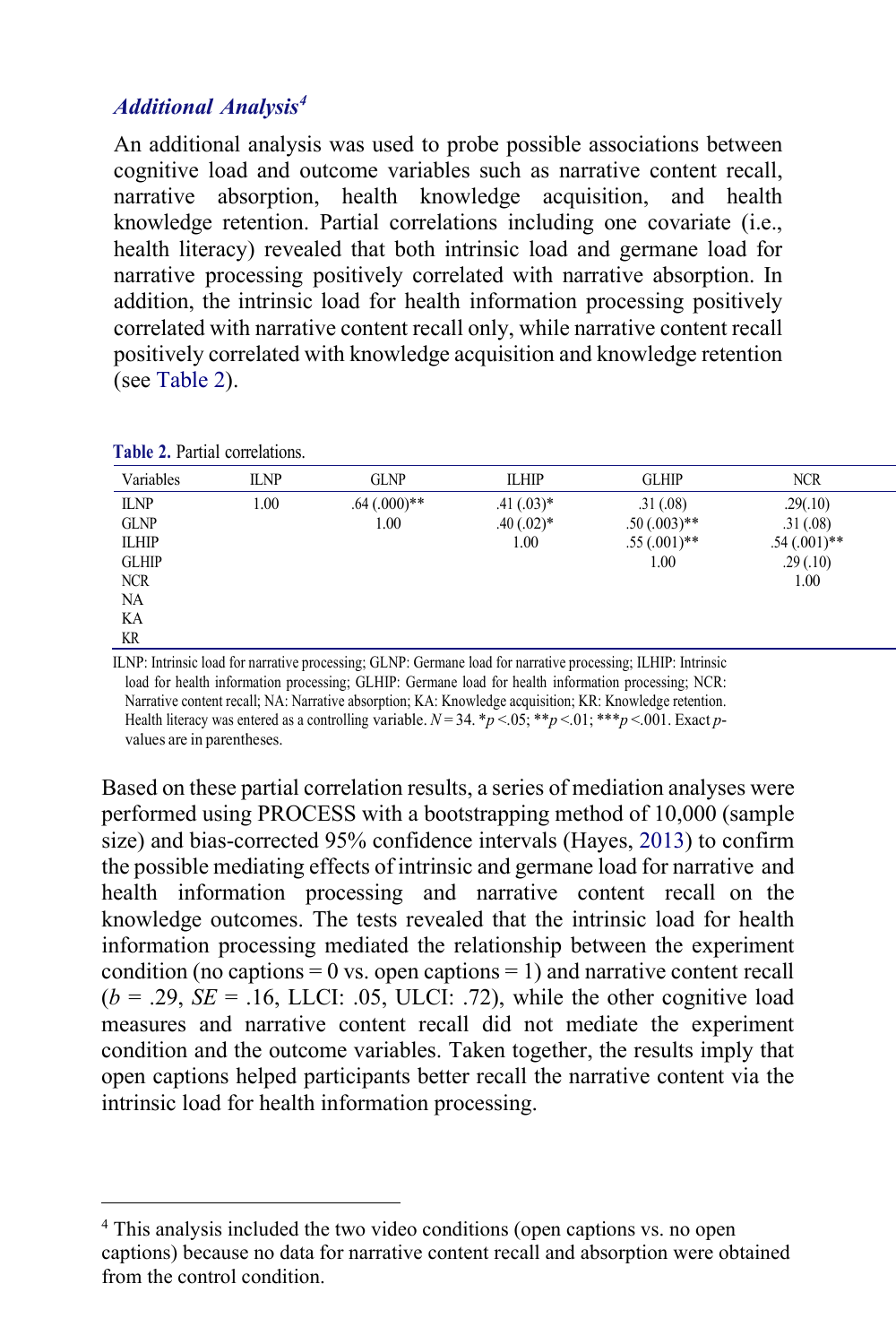#### **Discussion**

<span id="page-11-0"></span>The findings of the current study show that open captions, as a means of presenting health information explicitly, augmented the cognitive load necessary to process the embedded health information, thereby helping viewers acquire and retain the information. Notably, the addition of open captions to the video did not disturb narrative consumption; no difference emerged in narrative absorption between viewers of the medical drama episode with open captions and viewers of the medical drama episode without open captions (Kim & Kim[, 2019\)](#page-17-7). Moreover, when integrated well into the narrative, open captions resulted in better recall of the health information, especially compared to plain text delivery apart from the video. Additional analysis revealed that intrinsic load for health information processing mediated the effect of the open captions on narrative content recall.

## *How Different Types of Cognitive Load Work for E-E Content Processing*

In the context of E-E and health education, the findings of the current study suggest (a) that cognitive load for narrative processing and health information processing might play different roles and (b) that to yield desirable learning outcomes, cognitive load for the latter might be more crucial than cognitive load for the former. Indeed, the inclusion of open captions increased cognitive load for health information processing. Interestingly, the intrinsic load for health information processing increased narrative content recall for the narrative with open captions. These findings suggest that processing open captions might demand cognitive load for processing narrative content as well as health information. However, if integrated well into the narrative, open captions might not interrupt narrative appreciation but, instead, help viewers attend not only to the health information delivered by open captions but, also to the key information related to the storylines and characters.

<span id="page-11-1"></span>According to the limited capacity model of motivated mediated message processing, stimulating senses by "eliciting orienting responses" is critical to encoding and storing incoming information during media consumption (Lang, [2006,](#page-18-8) p. 567). In this sense, open captions might elicit orienting responses that help viewers retain the narrative content even better than the uncaptioned version. These orienting responses should be salient when open captions are seamlessly integrated into narrative content, increasing the relevance of two different types of cognitive load (i.e., storyline and health information). The theory of threaded cognition also suggests that people use different "threads" to process information and that each serves a different goal (Salvucci & Taatgen, [2008\)](#page-19-10). Different threads compete for cognitive resources; thus, cognitive demand increases when people process different tasks with distinct goals through different threads. However,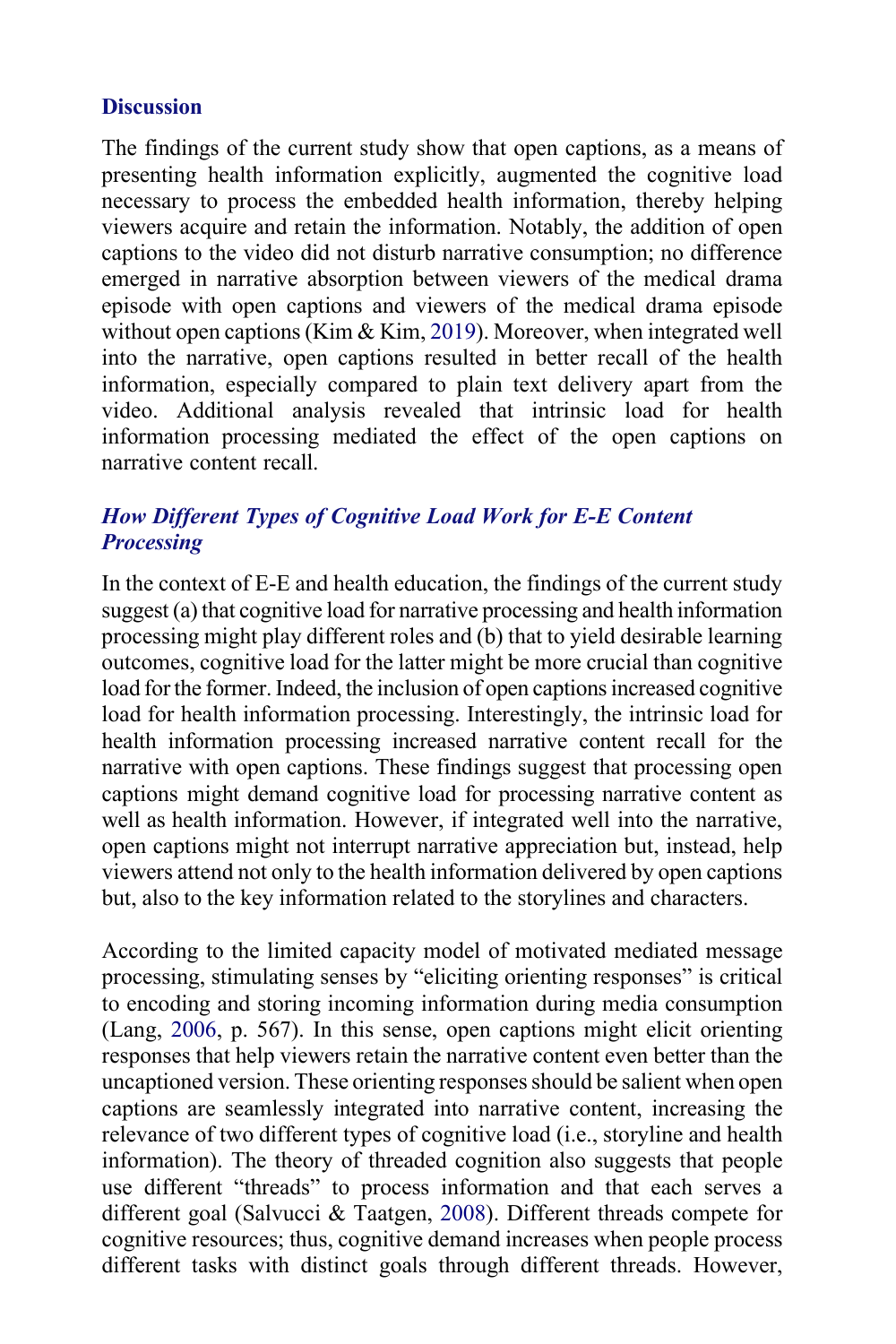<span id="page-12-1"></span>people might process multiple tasks with a common goal (i.e., tasks that are relevant to each other) through the same thread. These related tasks do not have to compete for cognitive resources and are less cognitively demanding than unrelated ones, resulting in a higher recall of media content (Salvucci & Taatgen, [2008\)](#page-19-10).

In addition to playing different roles, cognitive load for narrative processing and health information processing might have different intensities. Scholars have pointed out that the amount of cognitive labor for imagery transportation depends on media type. For example, little cognitive investment is required to process the narrative and characters in a television drama or movie, which are already visualized, whereas readers of a novel might need to engage in greater cognitive investment to picture the scenes and characters presented in the narrative (Green & Brock, [2002\)](#page-16-0). Accordingly, although the participants spent a good amount of cognitive load while viewing the medical drama episode, regardless of open captions, they might have been able to spare cognitive load for health information processing because of the familiar, visualized form of the narrative. This process might have allowed two cognitive-load areas (i.e., narrative processing and health information processing) not to conflict with, but to complement each other. Therefore, the difference in the learning outcomes (i.e., knowledge acquisition and retention) might have been the mental capacity available for incoming health information.

### *Open Captions as a Guiding Tool for Health Knowledge in Entertainment Media*

<span id="page-12-2"></span>Successful implementation of open captions in E-E is more likely when they are well integrated in the narrative, allowing narrative processing and health information processing to complement each other. The findings of the current study suggest that to advance E-E, health professionals should make educational components more salient while preserving the psychological benefits viewers seek from entertainment content. In previous E-E studies, scholars have primarily examined the persuasiveness of narratives by measuring attitudes and behavioral intention (Braddock & Dillard, [2016\)](#page-15-0), while also addressing knowledge acquisition and retention (Tukachinsky & Stokunaga[, 2013\)](#page-19-11). More importantly, considering that entertainment content can enhance target knowledge by elevating learner motivation (Hawlitschek & Joeckel, [2017\)](#page-17-5), attitudes and behavioral intention might not be the best measures of learning, because learner predisposition toward a particular topic could skew such subjective responses (Fishbein, [2008\)](#page-16-9).

<span id="page-12-0"></span>Some might argue that plain text might be as efficient as open captions, due to similar levels of knowledge retention (Session 2) found in the control and open-caption conditions. In fact, the health knowledge reported in the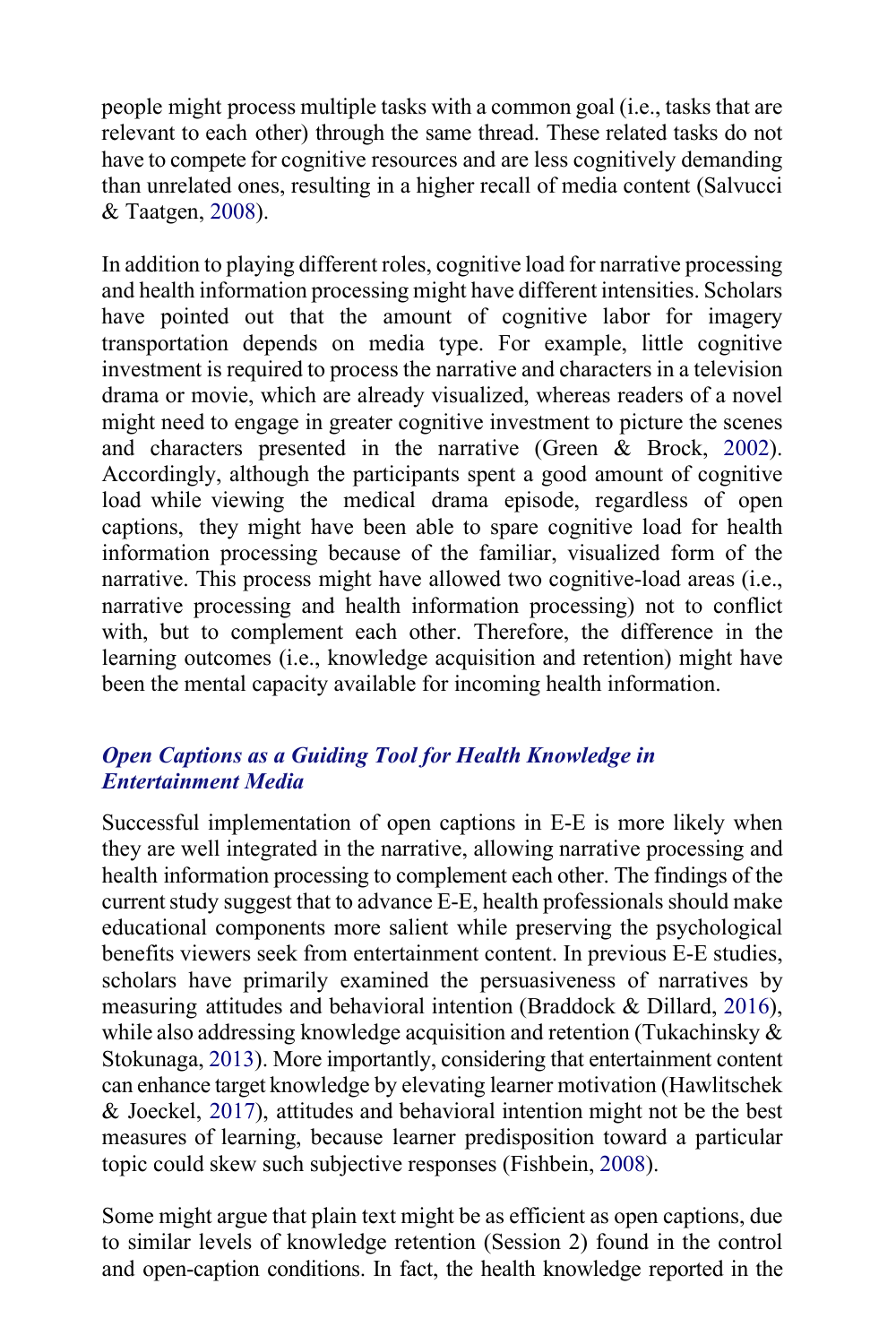<span id="page-13-2"></span><span id="page-13-1"></span>control condition was greater in Session 2 than Session 1. This result might be attributed, in part, to the positive effect of familiar information format (i.e., text) on long-term memory in learning (Kintsch et al., [1999\)](#page-17-8). According to the theory of long-term working memory (Ericsson & Kintsch, [1995\)](#page-16-10), retrieval and storage of long-term memory are relatively easy when people perform a task familiar to them due to their expertise. In this sense, the retrieval of the lesson about syphilis during Session 2 might have been easier, because the input ofthe initial knowledge about the health topic was familiar to those in the control condition (i.e., reading the text on the computer screen), facilitating long-term working memory.

However, this finding does not imply that health education in the form of narratives would not be more effective than conventional text-based health education. Our findings clearly show that viewers consumed a significant amount of cognitive resources processing the health information delivered by open captions and also a reasonable amount of cognitive resources processing the narrative content. Thus, the use of open captions in entertainment content can optimize learning without disrupting the effects of narrative persuasion. Indeed, the open captions used to deliver explicit health information enhanced health knowledge acquisition more effectively than the same information given in plain text format, clearly demonstrating the benefits of E-E as a health education tool (i.e., learning by enjoying) (Alvarado & Maskiewicz, [2011;](#page-15-7) Hawlitschek & Joeckel, [2017;](#page-17-5) Jerrentrup et al., [2018\)](#page-17-9).

#### <span id="page-13-0"></span>*Limitations and Future Research*

<span id="page-13-3"></span>The partial correlation analyses of the present study did not reveal positive associations between narrative absorption and the learning outcomes (i.e., knowledge acquisition and retention). Therefore, scholars and practitioners should interpret the results with caution, given that the goal of E-E is to achieve positive learning outcomes using the power of narrative (Singhal  $\&$ Rogers, [2002\)](#page-19-0). The notion of E-E is premised on the unobtrusive delivery of health messages by generating fewer counterarguments to the health messages embedded in the narrative (Green & Brock, [2002;](#page-16-0) Slater & Rouner, [2002;](#page-19-2) van Laer et al., [2014\)](#page-20-0). While previous scholars have tended to measure knowledge about broad health issues presented in E-E (e.g., breast cancer screening and drug overdose) (Murphy et al., [2011;](#page-18-0) O'Connor et al., [1999\)](#page-18-9), the purpose of the current study was to assess specific knowledge about a health issue (not merely syphilis as a broad health issue but its definition, common symptoms, infection routes, prevention, and treatment). Accordingly, while narrative absorption might still have played an important role in keeping participants attentive to narrative content, it might not have been directly associated with the specific learning outcomes that required intrinsic and germane load for detailed health information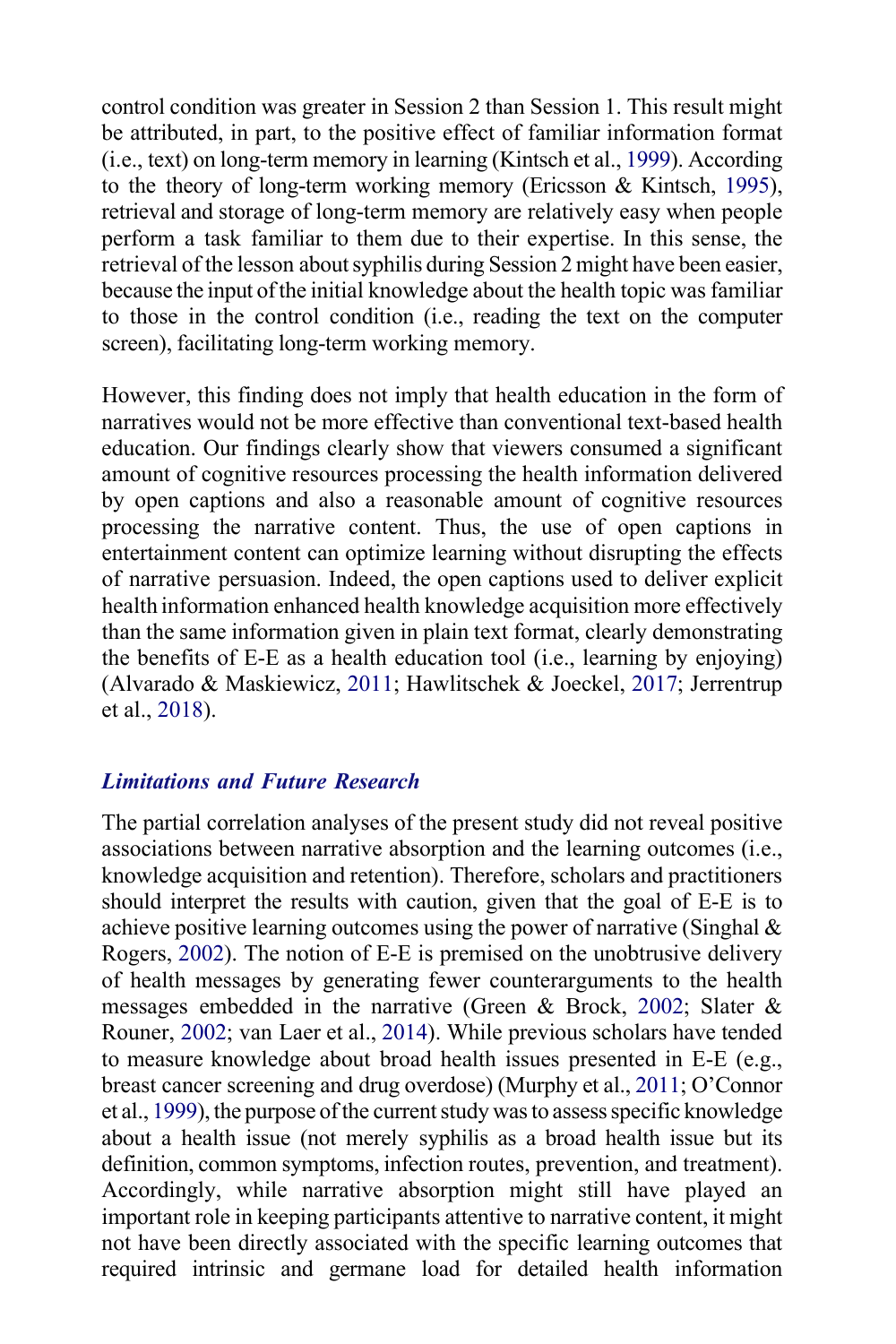### processing.

<span id="page-14-0"></span>Although a one-week interval, pretest-posttest design was implemented to overcome the limitation of cross-sectional, posttest-only design research, the present study featured a single video clip of a relatively short length (17 minutes) and single health topic in the experimental stimuli. This lack of external validity might indicate that no direct link exists between narrative appreciation and the learning outcomes observed in the present study. Previous findings suggest a positive relationship between narrative transportation and knowledge acquisition based on data collected from real viewers (e.g., Hether et al.[, 2008;](#page-17-10) Murphy et al., [2011\)](#page-18-0). However, even with a small sample, the effects of the target-independent variable (i.e., open captions) on the learning outcomes of entertainment content were strong, and the different paths of cognitive load for health information and narrative processing were clear.

<span id="page-14-1"></span>Another potential limitation is that the cognitive load measures used in this study were all self-reported. Although physiological measures (e.g., heart rate, eye movement, brain activity) are considered objective, they have their own limitations, including limited accessibility and difficulty in data interpretation (Kruger et al., [2018\)](#page-17-11). However, scholars should consider increasing experimental rigor by using both subjective and objective measures to crystallize the cognitive mechanisms behind E-E consumption for educational purposes.

Nonetheless, the present study is the first attempt to explicate the cognitive mechanisms behind E-E consumption. Despite the small sample, the findings suggest that limited and unobtrusive use of open captions can facilitate the operation of working memory not only for processing health information embedded in a narrative, but also for processing the narrative itself, resulting in positive learning outcomes.

### **Acknowledgments**

We thank Dr. Hee Jun Kim (Ph.D., University of Maryland Baltimore) in the Department of Nursing at Towson University for her consultation about the medical information included in the present study.

### **Disclosure Statement**

No potential conflict of interest was reported by the authors.

# **Funding**

This research was supported by the Faculty Development and Research Committee at Towson University.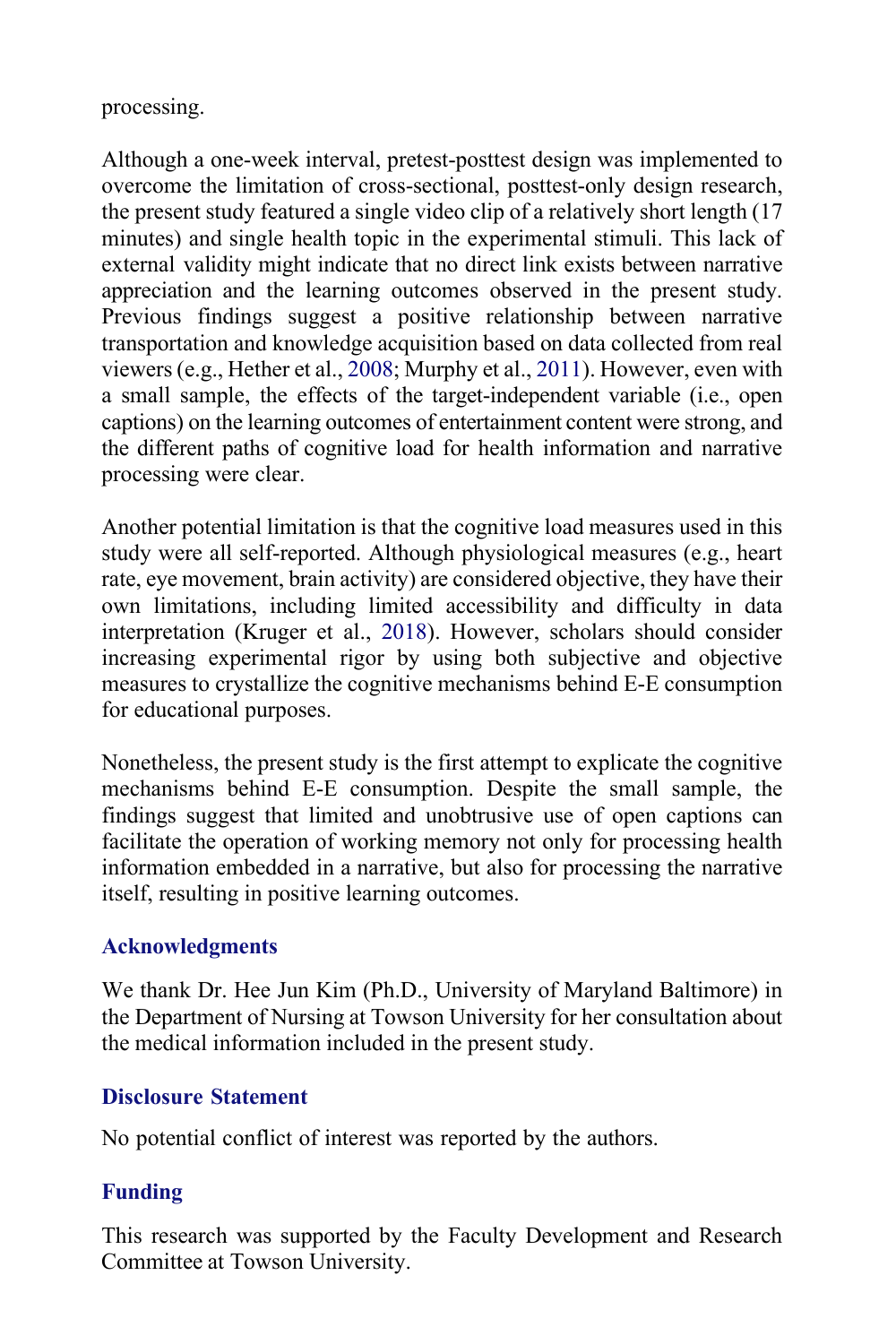#### **Notes on contributors**

*Hyang-Sook Kim* (Ph.D., Pennsylvania State University) is an associate professor in the Department of Mass Communication at Towson University. Her research interests include development of effective strategies for health promotion and the use of communication technology for public health education, drawing on theoretical foundations of cognitive and social psychology.

*Kyongseok Kim* (Ph.D., University of Georgia) is an associate professor in the Department of Mass Communication at Towson University. His research interests include audience motivation and information processing, strategic communication using new media, and health and environmental communication.

#### **ORCID**

Hyang-Sook Kim <http://orcid.org/0000-0002-5650-5505> Kyongseok Kim <http://orcid.org/0000-0003-1216-1154>

#### **References**

- <span id="page-15-7"></span>Alvarado, M., & Maskiewicz, A. C. [\(2011\)](#page-13-0). Teaching high school physiology using a popular TV medical drama. *The American Biology Teacher*, *73*(6), 322–328.<https://doi.org/10.1525/abt.2011.73.6.4>
- <span id="page-15-6"></span>Bann, C. M., McCormack, L. A., Berkman, N. D., & Squiers, L. B. [\(2012\)](#page-6-1). The health literacy skills instrument: A 10-item short form. *Journal of Health Communication*, *17*(suppl. 3), 191–202. <https://doi.org/10.1080/10810730.2012.718042>
- <span id="page-15-1"></span>Bartsch, A., & Hartmann, T. [\(2017\)](#page-2-0). The role of cognitive and affective challenge in entertainment experience. *Communication Research*, *84* (1), 29–53. [http://ir.obi](http://ir.obihiro.ac.jp/dspace/handle/10322/3933) [hiro.ac.jp/dspace/handle/10322/3933.](http://ir.obihiro.ac.jp/dspace/handle/10322/3933)
- <span id="page-15-2"></span>Birulés-Muntané, J., & Soto-Faraco, S. [\(2016\)](#page-3-0). Watching subtitled films can help learning foreign languages. *PLoS ONE*, *11*(6), 1–11. [https://doi.org/10.1371/jour](https://doi.org/10.1371/journal.pone.0158409) [nal.pone.0158409](https://doi.org/10.1371/journal.pone.0158409)
- <span id="page-15-0"></span>Braddock, K., & Dillard, J. P. [\(2016\)](#page-0-0). Meta-analytic evidence for the persuasive effect of narratives on beliefs, attitudes, intentions, and behaviors. *Communication Monographs*, *83*(4), 446–467. <https://doi.org/10.1080/03637751.2015.1128555>
- <span id="page-15-4"></span><span id="page-15-3"></span>Busselle, R., & Bilandzic, H. [\(2009\)](#page-5-1). Measuring narrative engagement. *Media Psychology*, *12*(4), 321–347. <https://doi.org/10.1080/15213260903287259>
- <span id="page-15-5"></span>Centers for Disease Control and Prevention. [\(2017\)](#page-5-2). *Sexually transmitted disease surveillance 2017*. Retrieved October 8, 2019, from [https://www.cdc.gov/std/](https://www.cdc.gov/std/stats17/default.htm) [stats17/default.htm](https://www.cdc.gov/std/stats17/default.htm)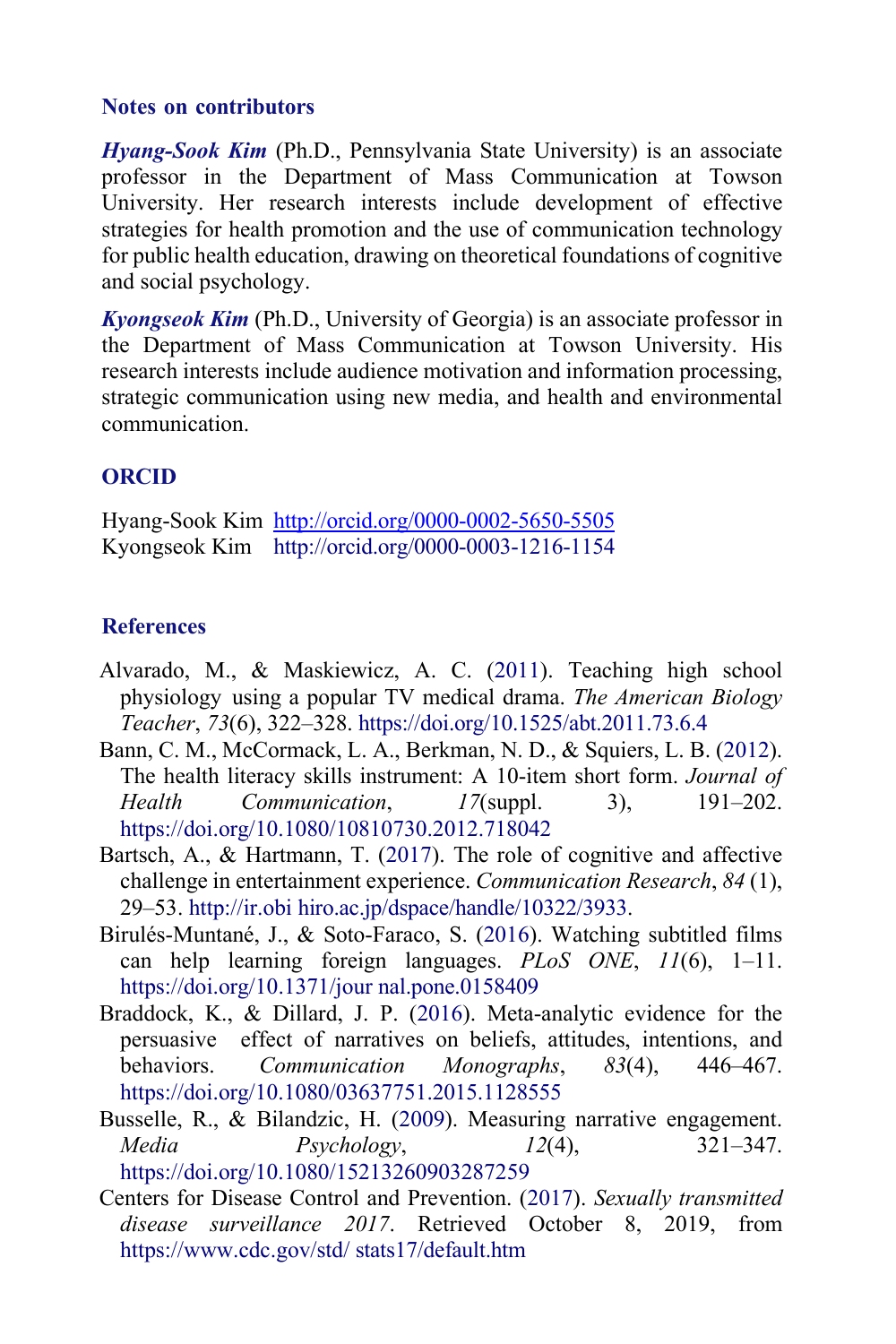- <span id="page-16-2"></span>Chisolm, D. J., Maganello, J. A., Kelleher, K. J., & Marshal, M. P. [\(2014\)](#page-6-2). Health literacy, alcohol expectancies, and alcohol use behaviors in teens. *Patient Education and Counseling*, *97*(2), 291–296. <https://doi.org/10.1038/jid.2014.371>
- Cierniak, G., Scheiter, K., & Gerjets, P. [\(2009\)](#page-2-1). Explaining the splitattention effect: Is the reduction of extraneous cognitive load accompanied by an increase in germane cognitive load? *Computers in Human Behavior*, *25*(2), 315–324. <https://doi.org/10.1016/j.chb.2008.12.020>
- <span id="page-16-8"></span><span id="page-16-3"></span>Cook, M. P. [\(2006\)](#page-6-3). Visual representations in science education: The influence of prior knowledge and cognitive load theory on instructional design principles. *Science Education*, *90*(6), 1073–1091. <https://doi.org/10.1002/sce>
- Das, E., Nobbe, T., & Oliver, M. B. [\(2017\)](#page-3-1). Moved to act: Examining the role of mixed affect and cognitive elaboration in "accidental" narrative persuasion. *International Journal of Communication*, *11*, 4907–4923. https://ijoc.org/index.php/ijoc/article/ view/7213/2204
- <span id="page-16-1"></span>de Graaf, A., & van Leeuwen, L. [\(2017\)](#page-1-0). The role of absorption process in narrative health communication. In F. Hakemulder, M. M. Kuijpers, E. S. Tan, K. Bálint, & M. M. Doicaru (Eds.), *Narrative absorption* (pp. 271–292). John Benjamins.
- Erdfelder, E., Faul, F., & Buchner, A. (1996). GPOWER: A general power analysis program. *Behavior Research Methods, Instruments and Computers*, *28*(1), 1–11.<https://doi.org/10.3758/BF03203630>
- <span id="page-16-10"></span><span id="page-16-9"></span>Ericsson, A., & Kintsch, W. [\(1995\)](#page-13-1). Long-term working memory. *Psychological Review*, *102*(2), 211–245. <https://doi.org/org/10.1037/0033-295X.102.2.211>
- <span id="page-16-5"></span>Fishbein, M. [\(2008\)](#page-12-0). A reasoned action approach to health promotion. *Medical Decision Making*, *28*(6), 834–844. <https://doi.org/10.1177/0272989X08326092>
- <span id="page-16-6"></span>Garza, T. J. [\(1996\)](#page-3-2). The message is the medium: Using video materials to facilitate foreign language performance. *Texas Papers in Foreign Language Education*, *2*(2), 3–20. [https://doi.org/10.1158/1535-](https://doi.org/10.1158/1535-7163.mct-16-0142) [7163.mct-16-0142](https://doi.org/10.1158/1535-7163.mct-16-0142)
- <span id="page-16-4"></span>Genç, M., & Ledger, W. J. [\(2000\)](#page-5-3). Syphilis in pregnancy. *Sexually Transmitted Infections*, *76*(2), 73–79.<https://doi.org/10.1136/sti.76.2.73>
- Gernsbacher, M. A. [\(2015\)](#page-3-3). Video captions benefit everyone. *Policy Insights from the Behavioral and Brain Sciences*, *2*(1), 195–202. [https://doi.org/10.1177/](https://doi.org/10.1177/0333102415576222.Is) [0333102415576222.Is](https://doi.org/10.1177/0333102415576222.Is)
- <span id="page-16-0"></span>Green, M. C., & Brock, T. C. [\(2002\)](#page-0-1). In the mind's of eye: Transportationimagery model of narrative persuasion. In M. C. Green, J. J. Strange, & T. C. Brock (Eds.), *Narrative impact: Social and cognitive foundations*  (pp. 315–341). Lawrence Erlbaum Associates Publishers.
- <span id="page-16-7"></span>Green, M. C. [\(2004\)](#page-6-4). Transportation into narrative worlds: The role of prior knowledge and perceived realism. *Discourse Processes*, *38*(2), 247–266.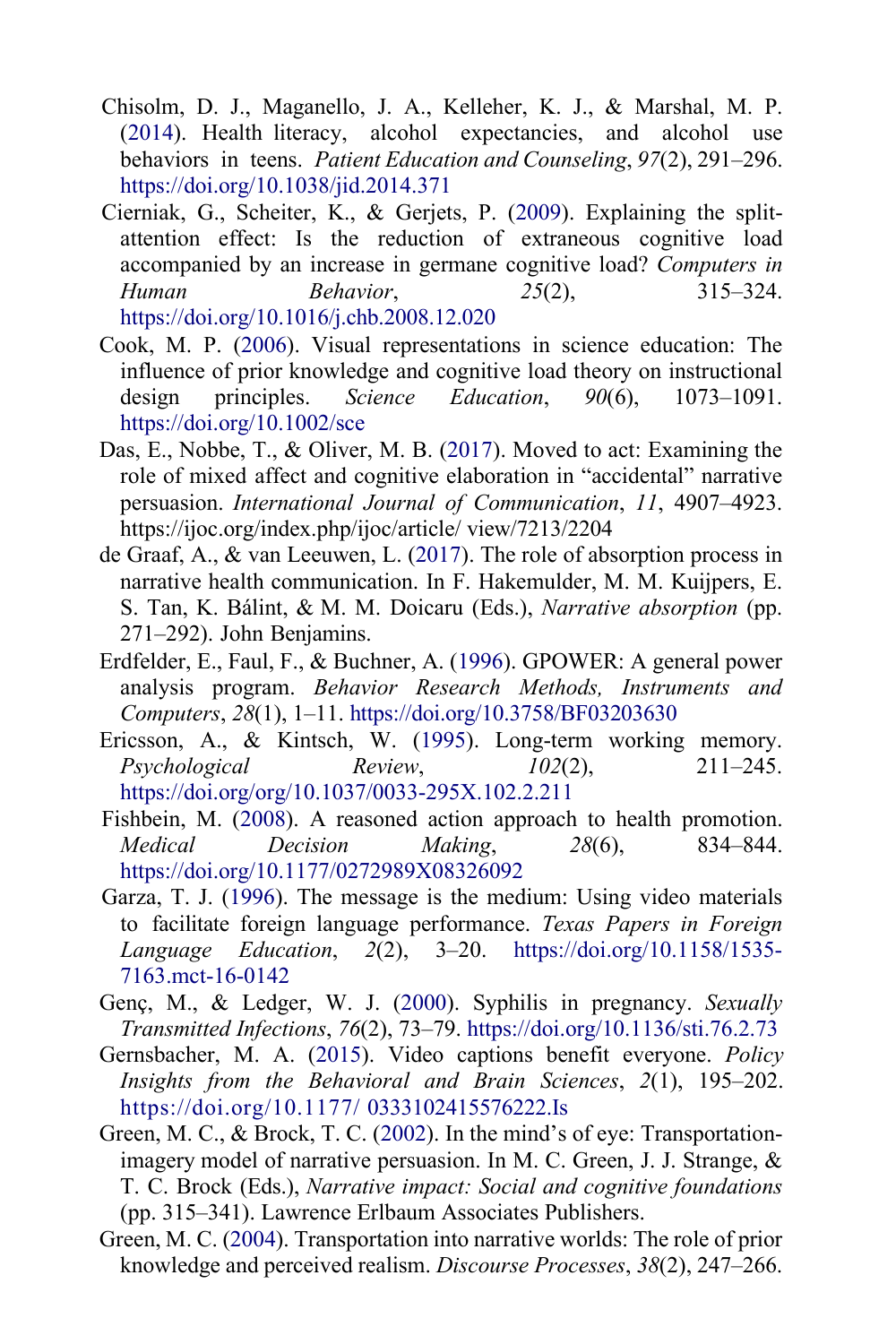<span id="page-17-5"></span><span id="page-17-0"></span>[https://doi.org/](https://doi.org/10.1207/s15326950dp3802_5) [10.1207/s15326950dp3802\\_5](https://doi.org/10.1207/s15326950dp3802_5)

- Green, M. C., & Brock, T. C. [\(2000\)](#page-1-1). The role of transportation in the persuasiveness of public narratives. *Journal of Personality and Social Psychology*, *79*(5), 701–721.<https://doi.org/10.1037/0022-3514.79.5.701>
- Hawlitschek, A., & Joeckel, S. [\(2017\)](#page-3-4). Increasing the effectiveness of digital educational games: The effects of a learning instruction on students' learning, motivation and cognitive load. *Computers in Human Behavior*, *72*, 79–86[. https://doi.org/](https://doi.org/10.1016/j.chb.2017.01.040) [10.1016/j.chb.2017.01.040](https://doi.org/10.1016/j.chb.2017.01.040)
- <span id="page-17-10"></span><span id="page-17-6"></span>Hayes, A. F. [\(2013\)](#page-10-2). *An introduction to mediation, moderation, and conditional process analysis*. The Guilford Press.
- Hether, H. J., Huang, G. C., Beck, V., Murphy, S. T., & Valente, T. W. [\(2008\)](#page-14-0). Entertainment-education in a media-saturated environment: Examining the impact of single and multiple exposures to breast cancer storylines on two popular medical dramas. *Journal of Health Communication*, *13*(8), 808–823. [https://doi.](https://doi.org/10.1080/10810730802487471) [org/10.1080/10810730802487471](https://doi.org/10.1080/10810730802487471)
- <span id="page-17-1"></span>Hinyard, L. J., & Kreuter, M. W. [\(2007\)](#page-1-2). Using narrative communication as a tool for health behavior change: A conceptual, theoretical, and empirical overview. *Health Education and Behavior* , *34* (5), 777–792. https://doi.org/10.1177[/1090198106291963](https://doi.org/10.1177/1090198106291963)
- <span id="page-17-3"></span><span id="page-17-2"></span>Hoffman, B. L., Shensa, A., Wessel, C., Hoffman, R., & Primack, B. A. [\(2017\)](#page-1-3). Exposure to fictional medical television and health: A systematic review. *Health Education Research*, *32*(2), 107–123. <https://doi.org/10.1093/her/cyx034>
- Igartua, J. J., & Vega Casanova, J. [\(2016\)](#page-1-4). Identification with characters, elaboration, and counterarguing in entertainment-education interventions through audiovisual fiction. *Journal of Health Communication*, *21*(3), 293–300. [https://doi.org/10.](https://doi.org/10.1080/10810730.2015.1064494) [1080/10810730.2015.1064494](https://doi.org/10.1080/10810730.2015.1064494)
- <span id="page-17-9"></span><span id="page-17-7"></span>Jerrentrup, A., Mueller, T., Glowalla, U., Herder, M., Henrichs, N., Neubauer, A., & Schaefer, J. R. [\(2018\)](#page-13-0). Teaching medicine with the help of "Dr. House". *PLoS ONE*, *13*(3), 1–11. <https://doi.org/10.1371/journal.pone.0193972>
- Kim, H.-S., & Kim, K. [\(2019\)](#page-11-0). The effects of open captions in a medical drama on the acquisition of medical terminology about chronic health conditions related to physical injury. *American Journal of Health Education, 50*(5), 318–329. https://doi. org/10.1080/19325037.2019.1642267.
- <span id="page-17-11"></span><span id="page-17-8"></span>Kintsch, W., Patel, V. L., & Ericsson, K. A. [\(1999\)](#page-13-2). The role of long-term working memory in text comprehension. *Psychologia*, *42*(4), 186–198.
- Kruger, J. L., Doherty, S., Fox, W., & de Lissa, P. [\(2018\)](#page-14-1). Multimodal measurement of cognitive load during subtitle processing: Samelanguage subtitles for foreign language viewers. In I. Lacruz & R. Jääskeläinen (Eds.), *Innovation and expansion in translation process research* (pp. 267–294). John Benjamins.
- <span id="page-17-4"></span>Kruger, J. L., & Steyn, F. [\(2014\)](#page-3-0). Subtitles and eye tracking: Reading and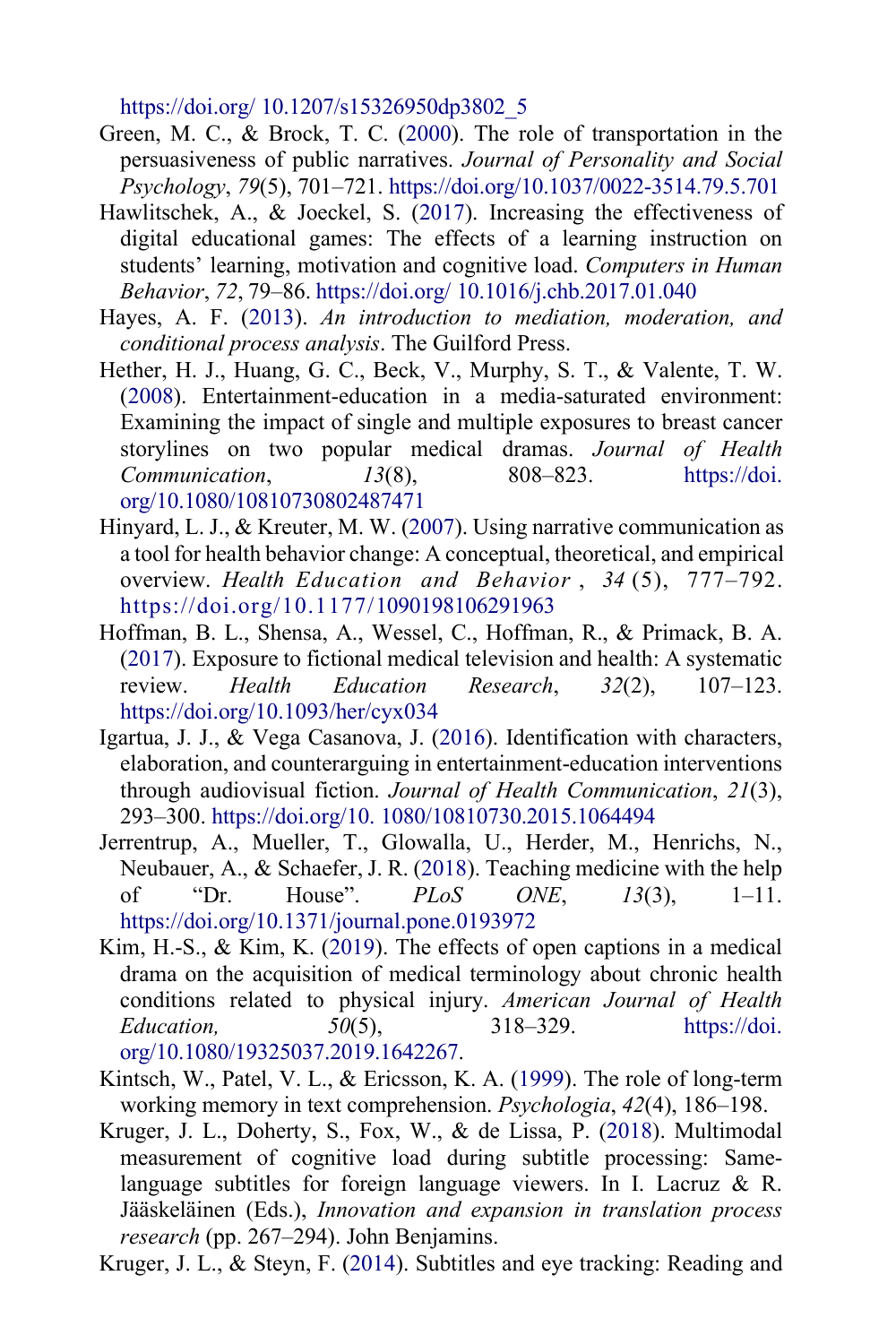<span id="page-18-8"></span><span id="page-18-6"></span>performance. *Reading Research Quarterly*, *49*(1), 105–120. [https://doi.org/10.](https://doi.org/10.1002/rrq.59) [1002/rrq.59](https://doi.org/10.1002/rrq.59)

- Lang, A. [\(2006\)](#page-11-1). Using the limited capacity model of motivated mediated message processing to design effective cancer communication messages. *Journal of Communication*, *56*(suppl. 1), 57–80. [https://doi.org/10.1111/j.1460-2466.2006.](https://doi.org/10.1111/j.1460-2466.2006.00283.x) [00283.x](https://doi.org/10.1111/j.1460-2466.2006.00283.x)
- Leppink, J., Paas, F., Van der Vleuten, C. P. M., Van Gog, T., & Van Merriënboer, J. J. G. [\(2013\)](#page-6-5). Development of an instrument for measuring different types of cognitive load. *Behavior Research Methods*, *45*(4), 1058–1072. [https://](https://doi.org/10.3758/s13428-013-0334-1) [doi.org/10.3758/s13428-013-0334-1](https://doi.org/10.3758/s13428-013-0334-1)
- <span id="page-18-7"></span>Luong, K. T., Moyer-Gusé, E., & Mcknight, J. [\(2020\)](#page-6-6). Let's go to the movies . . . for science !: The impact of entertainment narratives on science knowledge, interest, and information-seeking intention. *Journal of Media Psychology: Theories, Methods, and Applications*, 1–16. *Advanced o*. https://doi.org/org/doi:10.1027/ 1864-1105/a000272
- <span id="page-18-1"></span>Marcus, P. M., Huang, G. C., Beck, V., & Miller, M. J. [\(2010\)](#page-0-2). The impact of a primetime cancer storyline: From individual knowledge and behavioral intentions to policy-level changes. *Journal of Cancer Education*, *25*(4), 484–489. [https://](https://doi.org/10.1007/s13187-010-0093-y) [doi.org/10.1007/s13187-010-0093-y](https://doi.org/10.1007/s13187-010-0093-y)
- <span id="page-18-5"></span>Martin, S. [\(2014\)](#page-5-4). Measuring cognitive load and cognition: Metrics for technology-enhanced learning. *Educational Research and Evaluation*, *20*(7–8), 592–621.<https://doi.org/10.1080/13803611.2014.997140>
- <span id="page-18-2"></span><span id="page-18-0"></span>Mayo Clinic. [\(2019\)](#page-5-5). *Syphilis*. Retrieved October 20, 2019, from [https://www.mayo](https://www.mayoclinic.org/diseases-conditions/syphilis/symptoms-causes/syc-20351756) [clinic.org/diseases-conditions/syphilis/symptoms](https://www.mayoclinic.org/diseases-conditions/syphilis/symptoms-causes/syc-20351756)[causes/syc-20351756](https://www.mayoclinic.org/diseases-conditions/syphilis/symptoms-causes/syc-20351756)
- Murphy, S. T., Frank, L. B., Moran, M. B., & Patnoe-Woodley, P. [\(2011\)](#page-0-3). Involved, transported, or emotional? Exploring the determinants of change in knowledge, attitudes, and behavior in entertainment-education. *Journal of Communication*, *61* (3), 407–431. <https://doi.org/10.1111/j.1460-2466.2011.01554.x>
- <span id="page-18-3"></span>Newman, S. B., & Koskinen, P. [\(1992\)](#page-5-6). Captioned television as comprehensible input: Effects of incidental word learning from context for language minority students. *Reading Research Quarterly*, *27*(1), 94– 106.<https://doi.org/10.2307/747835>
- <span id="page-18-9"></span>O'Connor, S., Deeks, J. J., Hawton, K., Simkin, S., Keen, A., Altman, D. G., . . . Connor, S. O. [\(1999\)](#page-13-3). Effects of a drug overdose in a television drama on knowledge of specific dangers of self poisoning: Population based surveys. *British Medical Journal*, *318*(7189), 978–979. <https://doi.org/10.1136/bmj.318.7189.978>
- Ortega, A., & Navarrete, G. (2017). Bayesian hypothesis testing: An alternative to null hypothesis significance testing (NHST) in psychology and social sciences. In J. P. Tejedo, (Ed..), *Bayesian inference* (pp. 235–254). London, UK: IntechOpen Limited. <https://doi.org/10.5772/intechopen.70230>
- <span id="page-18-4"></span>Oviedo, V., Tornquist, M., Cameron, T., & Chiappe, D. [\(2015\)](#page-5-7). Effects of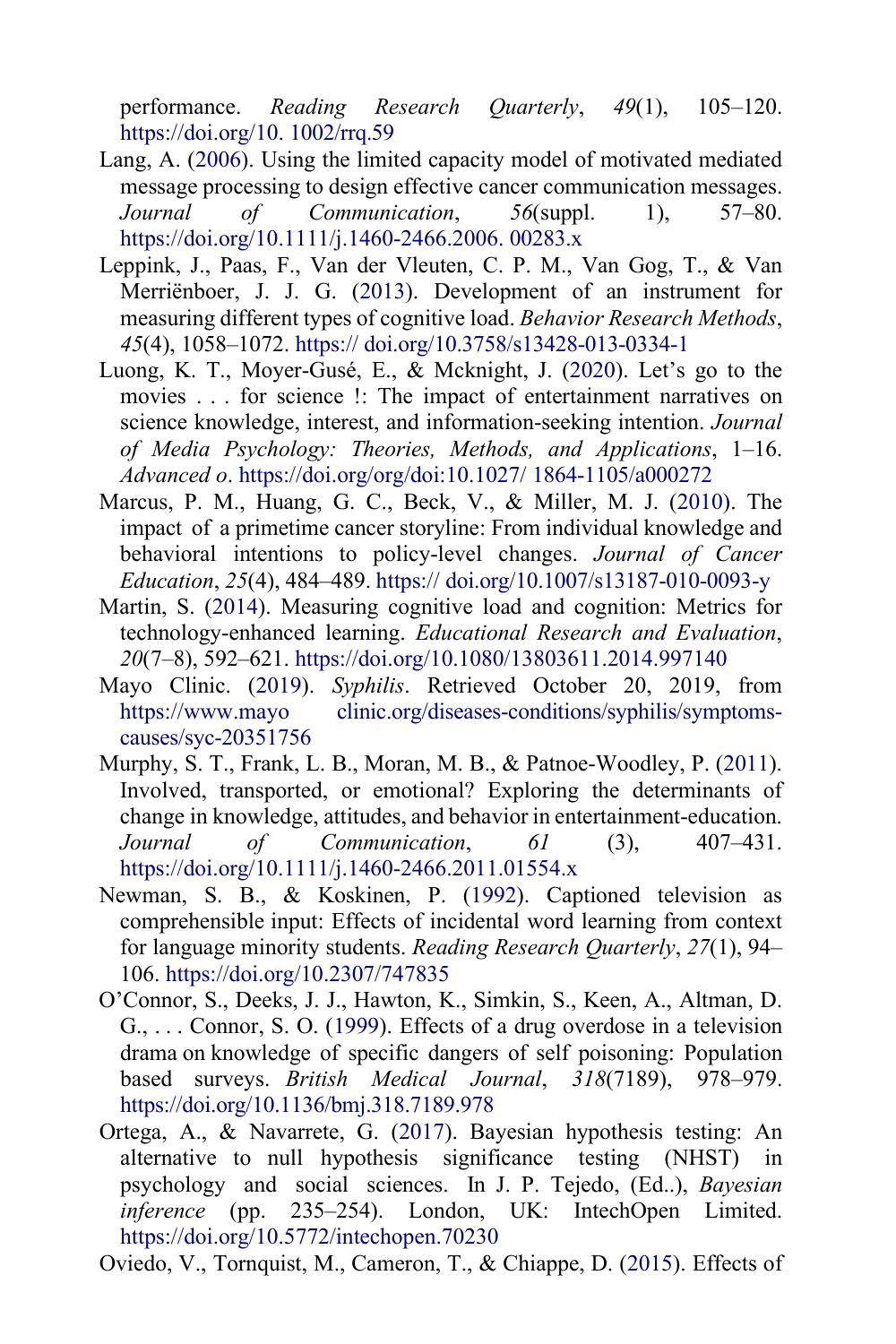<span id="page-19-6"></span><span id="page-19-3"></span>media multi-tasking with Facebook on the enjoyment and encoding of TV episodes. *Computers in Human Behavior*, *51*, 407–417. [https://doi.org/10.1016/j.chb.2015.](https://doi.org/10.1016/j.chb.2015.05.022) [05.022](https://doi.org/10.1016/j.chb.2015.05.022)

- Ozdemir, M., Izmirli, S., & Sahin-Izmirli, O. [\(2016\)](#page-3-5). The effects of captioning videos on academic achievement and motivation: Reconsideration of redundancy principle in instructional videos. *Educational Technology & Society*, *19*(4), 1–10.
- <span id="page-19-4"></span>Paas, F. [\(1992\)](#page-1-5). Training strategies for attaining transfer of problem-solving skill in statistics: A cognitive-load approach. *Journal of Educational Psychology*, *84*(4), 429–434. [https://doi.org/10.1037/0022-](https://doi.org/10.1037/0022-0663.84.4.429) [0663.84.4.429](https://doi.org/10.1037/0022-0663.84.4.429)
- Paas, F., & Sweller, J. [\(2014\)](#page-2-2). Implications of cognitive load theory for multimedia learning. In R. E. Mayer, (Ed.) *The Cambridge handbook of multimedia learning*. 2nd (pp. 27–42). Cambridge University Press. [https://doi.org/10.1017/](https://doi.org/10.1017/CBO9781139547369.004) [CBO9781139547369.004](https://doi.org/10.1017/CBO9781139547369.004)
- <span id="page-19-9"></span>Petty, R. E., & Cacioppo, J. T. [\(1986\)](#page-6-7). The elaboration likelihood model of persuasion. In L. Berkowitz (Ed.), *Advances in experimental social psychology* (pp. 123–205). Academic Press Inc.
- <span id="page-19-8"></span>Ramsey, R. P., & Deeter-Schmelz, D. R. [\(2008\)](#page-6-8). An assessment of the psychometric properties of the style-of-processing (SOP) scale: How do we measure individuals' verbal/visual information-processing preferences? *Journal of Marketing Theory and Practice*, *16*(1), 41–55. <https://doi.org/10.2753/MTP1069-6679160103>
- <span id="page-19-7"></span>Salomon, G. [\(1984\)](#page-5-8). Television is "easy" and print is "tough": The differential investment of mental effort in learning as a function of perceptions and attributions. *Journal of Educational Psychology*, *76*(4), 647–658. [https://doi.org/10.1037/](https://doi.org/10.1037/0022-0663.76.4.647) [0022-0663.76.4.647](https://doi.org/10.1037/0022-0663.76.4.647)
- <span id="page-19-10"></span>Salvucci, D. D., & Taatgen, N. A. [\(2008\)](#page-12-1). Threaded cognition: An integrated theory of concurrent multitasking. *Psychological Review*, *115*(1), 101– 130. [https://doi.org/](https://doi.org/10.1037/0033-295X.115.1.101) [10.1037/0033-295X.115.1.101](https://doi.org/10.1037/0033-295X.115.1.101)
- <span id="page-19-1"></span><span id="page-19-0"></span>Singhal, A., & Rogers, E. M. [\(2004\)](#page-0-4). The status of entertainment-education worldwide. In A. Singhal, M. J. Cody, E. M. Rogers, & M. Sabido (Eds.), *Entertainment-education and social change* (pp. 3–20). Lawrence Erlbaum Associates.
- <span id="page-19-2"></span>Singhal, A., & Rogers, E. M. [\(2002\)](#page-0-3). A theoretical agenda for entertainment-education. *Communication Theory*, *12*(2), 117–135.
- <span id="page-19-11"></span>Slater, M. D., & Rouner, D. [\(2002\)](#page-1-6). Entertainment-education and elaboration likelihood: Understanding the processing of narrative persuasion. *Communication Theory*, *12*(2), 173–191. <https://doi.org/10.1111/j.1468-2885.2002.tb00265.x>
- Tukachinsky, R., & Stokunaga, R. [\(2013\)](#page-12-2). The effects of engagement with entertainment. *Annals of the International Communication Association*, *37*(1), 287–322.<https://doi.org/org/10.1080/23808985.2013.11679153>
- <span id="page-19-5"></span>Udo, J. P., & Fels, D. I. [\(2010\)](#page-3-6). The rogue poster-children of universal design: Closed captioning and audio description. *Journal of Engineering*